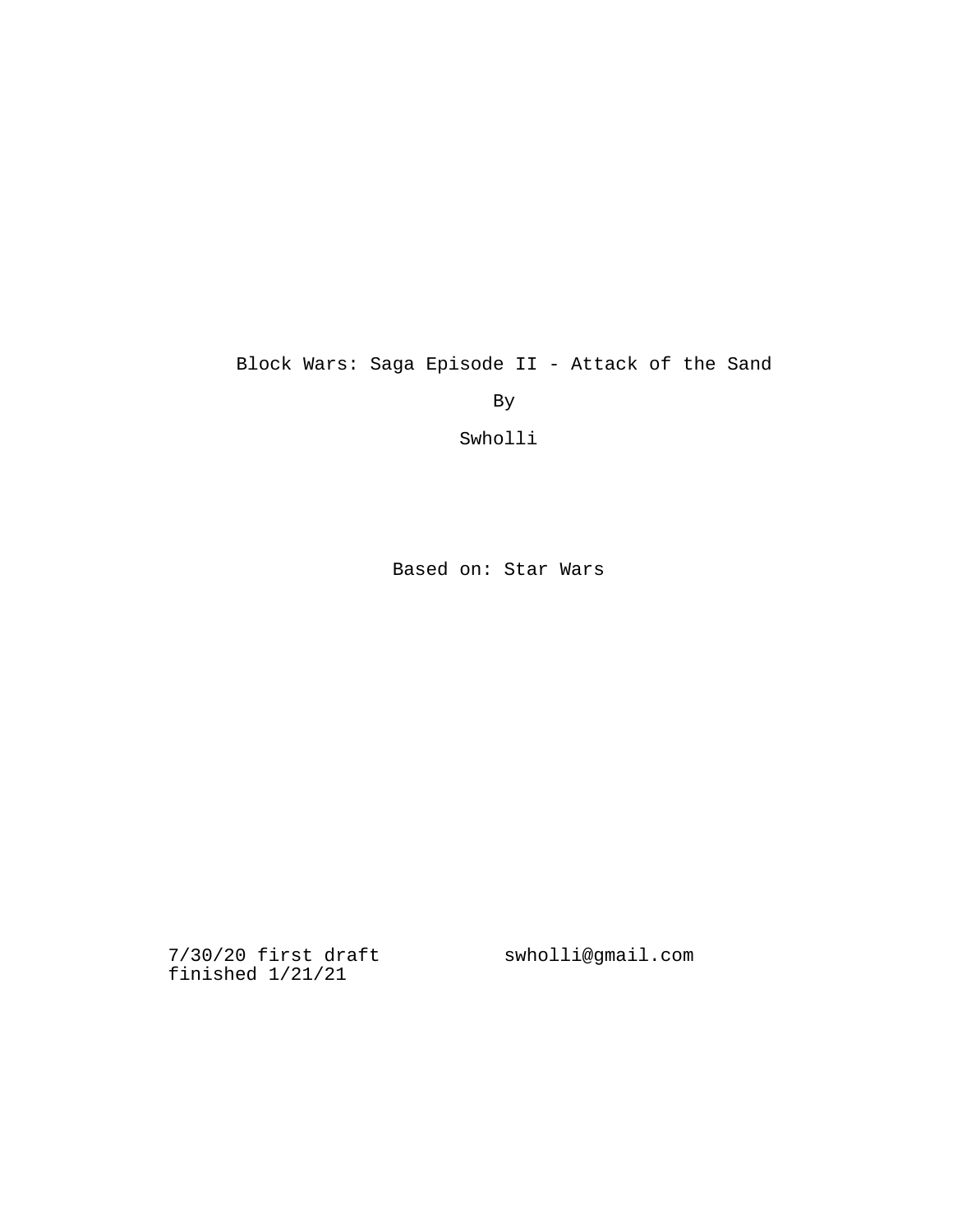A long time

BLOCK WARS: SAGA

EPISODE II

ATTACK OF THE SAND

EXT. SPACE

We pan up to reveal Coruscant. A little yellow Naboo fighter flies over followed by the big silver Naboo ship.

EXT. CORUSCANT LANDING BAY

The ships land on a hangar bay. Panaka steps out followed by Padme dressed as a gaurd.

> PANAKA Looks like there was no danger at-

The ship explodes.

PANAKA (looking at Padme) Oh thank god we used a decoy.

PADME But, *I'm the decoy!*

PANAKA W-what? Senator...

A beat.

PADME (taking off her mask) Pssh, nahh I'm the real Padme. Stop being such a little bitch all the time!

They walk off. The burnt corpse of Padme's decoy lays in front of the wreckage.

INT. PALPATINE'S SENATE CHAMBERS

Palpatine, Yoda, Padme and co. gather in Palpatine's office.

Again, Palpatine looks exactly like Darth Sidious the entire time yet no one puts two and two together.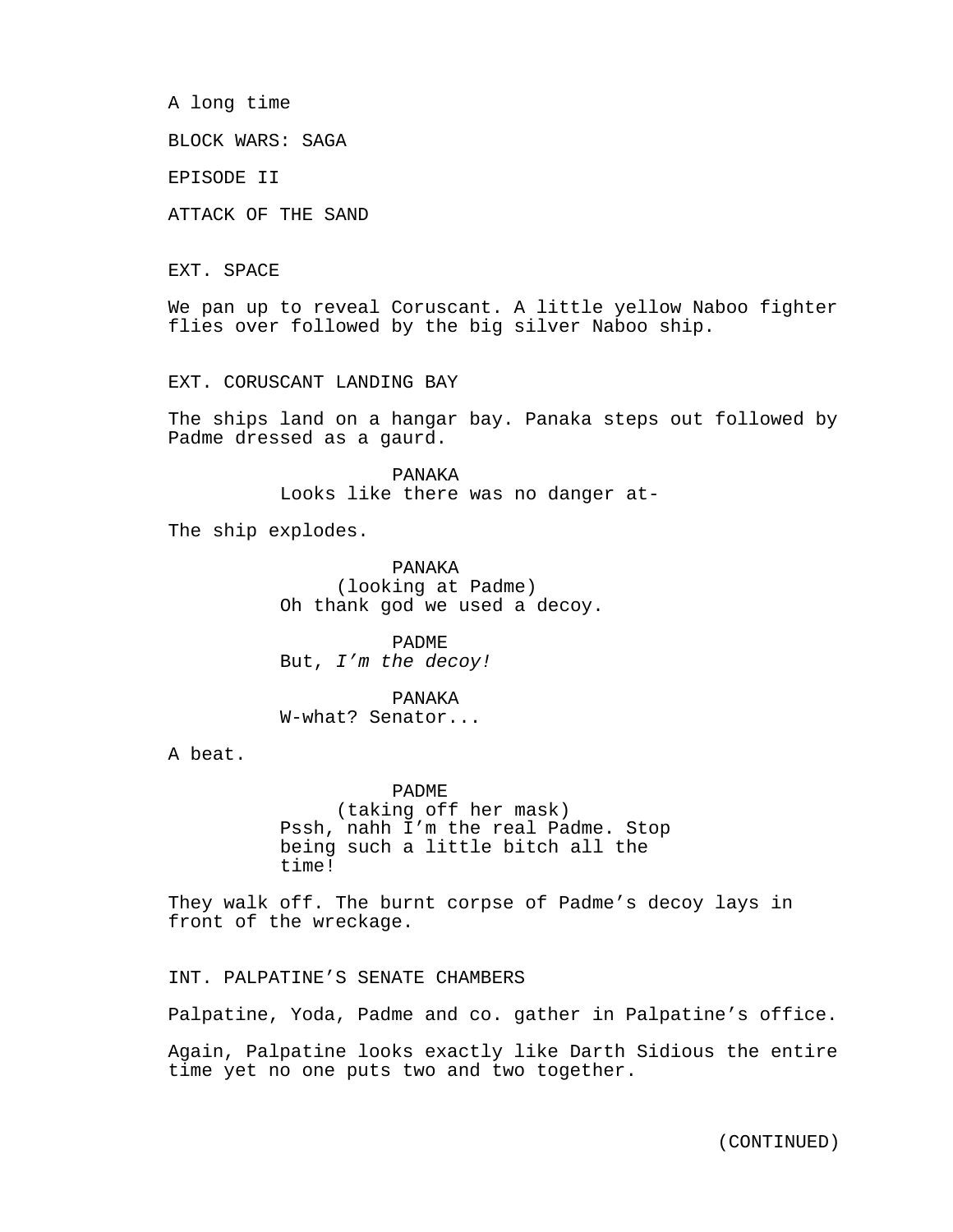PALPATINE Senator Padme, I haven't seen you for an entire movie.

Yoda sits on the floor with a doobie in his mouth.

YODA

Good to see you alive, it is. Hit this, would you like?

PADME

No thanks, I've got more pressing matters. Someone is trying to kill me and I think it's Count Dooku.

PANAKA (aside) That's a bit of a stretch.

MACE WINDU Who the fuck is Count Dooku?

YODA A jedi master, he once was.

MACE WINDU We literally haven't heard this dude's name until right now. Why do you think he's behind this?

Padme looks squinty-eyed at Mace.

PADME

I just know.

MACE WINDU (turns to Yoda) And how do you know who he is and I don't?

YODA Invited to more parties, I am.

PALPATINE

Clearly there is a threat on the senator's life, I suggest assigning Jedi protection. Uhhh how about...

He pulls out a little black book, turns to a page that says "Order 66," fingers down a list until he lands on "Obi-wan Kenobi and Apprentice Anakin Skywalker."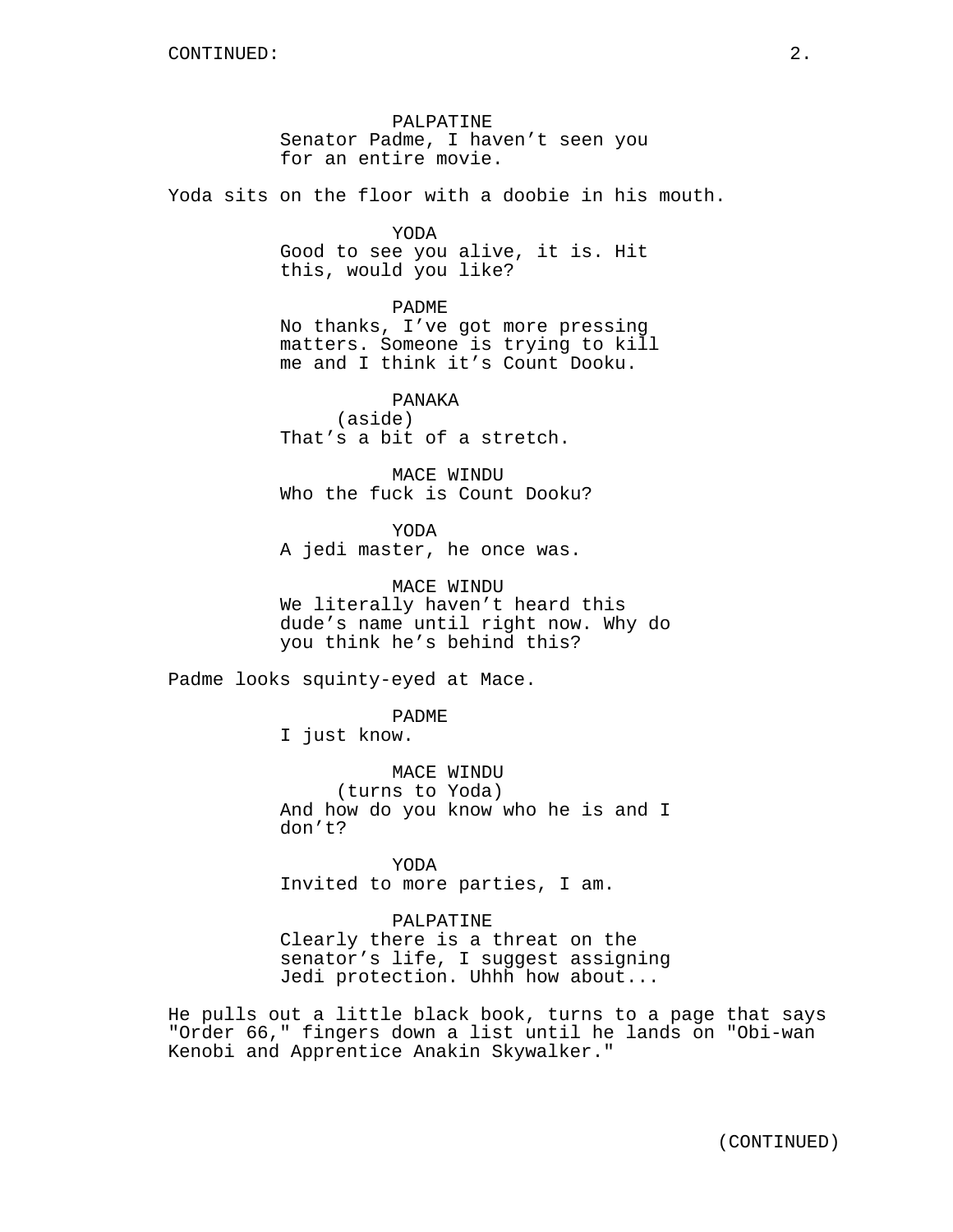PALPATINE (con't) Obi-wan. Yeah, you remember Obi-wan. And... *Anakin*.

Padme looks nervous.

EXT. CORUSCANT

An elevator moves up the side of a building approaching Padme's quarters.

INT. ELEVATOR

Inside the elevator is Obi-wan and Anakin.

OBI-WAN Coruscant is the headquarters for both the glactic senate and the jedi order and you haven't seen Padme in ten years?

ANAKIN (choking out one last baby noise) Blurg- (cough) I get busy, Master.

OBI-WAN You're sweating. Ew.

Anakin looks around nervously.

INT. PADME'S APARTMENT

Padme walks into the room.

The elevator door opens.

OBI-WAN Padme, what's up!

PADME Obi-wan, my dude!

They fist bump.

ANAKIN (whisper) Wait you still hang out with her?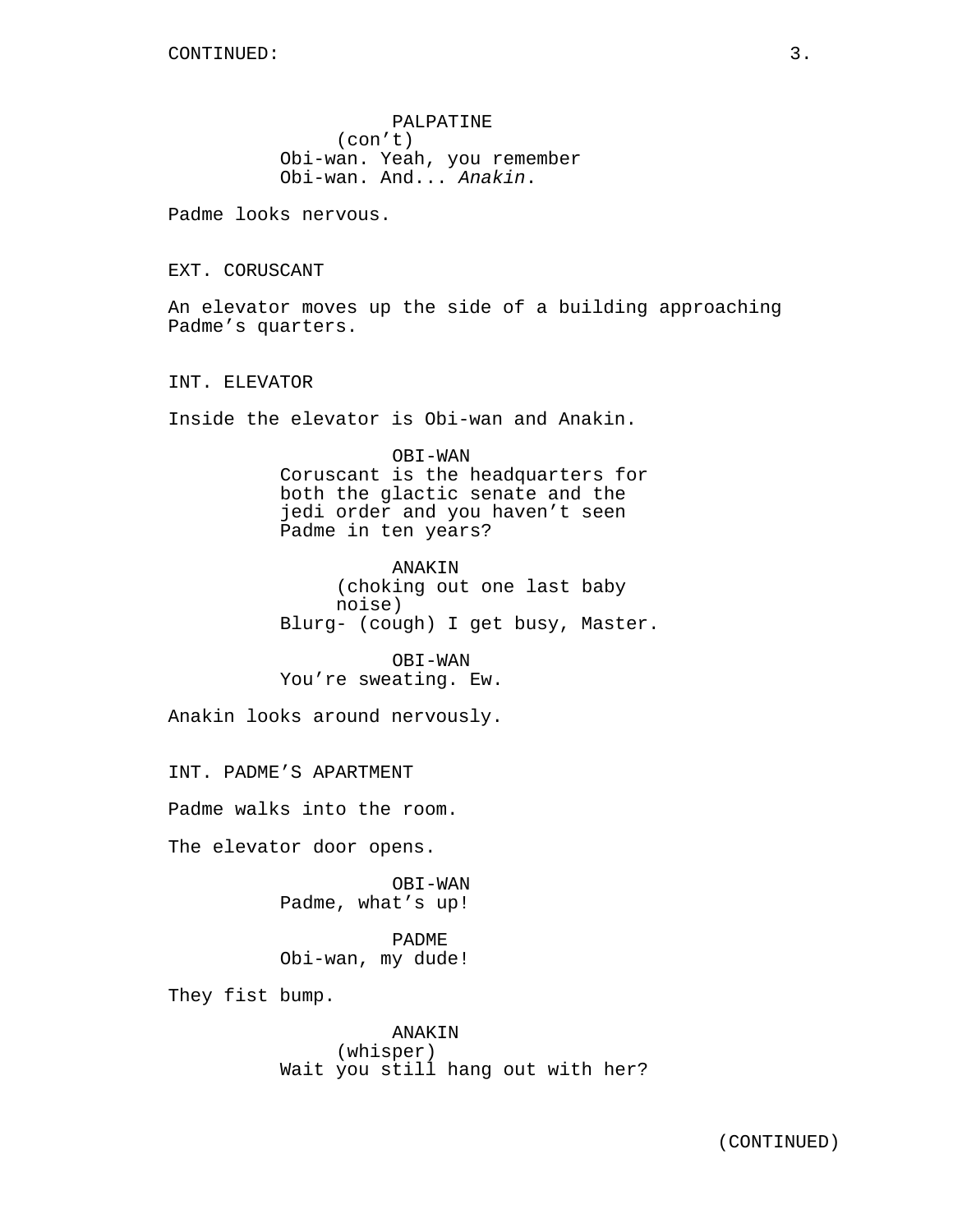OBI-WAN (whisper) I told you, we're literally always on the same planet, her and I play Sabacc on the weekends.

PADME Anakin... you're actually a human being!

ANAKIN Padme... you're shorter than I expected.

Padme gives Anakin a confused smile.

PADME Alright, let's set up shop boys, I love true crime shows.

OBI-WAN We're not here to start an investigation.

ANAKIN But master, we're space cops.

OBI-WAN (ashamed) We are totally space cops.

EXT. CORUSCANT

The city lights twinkle as Jango Fett and Zam Wesell talk business.

> JANGO FETT Alright so, these are deadly space slugs.

ZAM WESELL Space slugs? Can't we just shoot her?

JANGO FETT If we were just going to shoot her then I, a bounty hunter, wouldn't have hired you, a second bounty hunter, to do this job.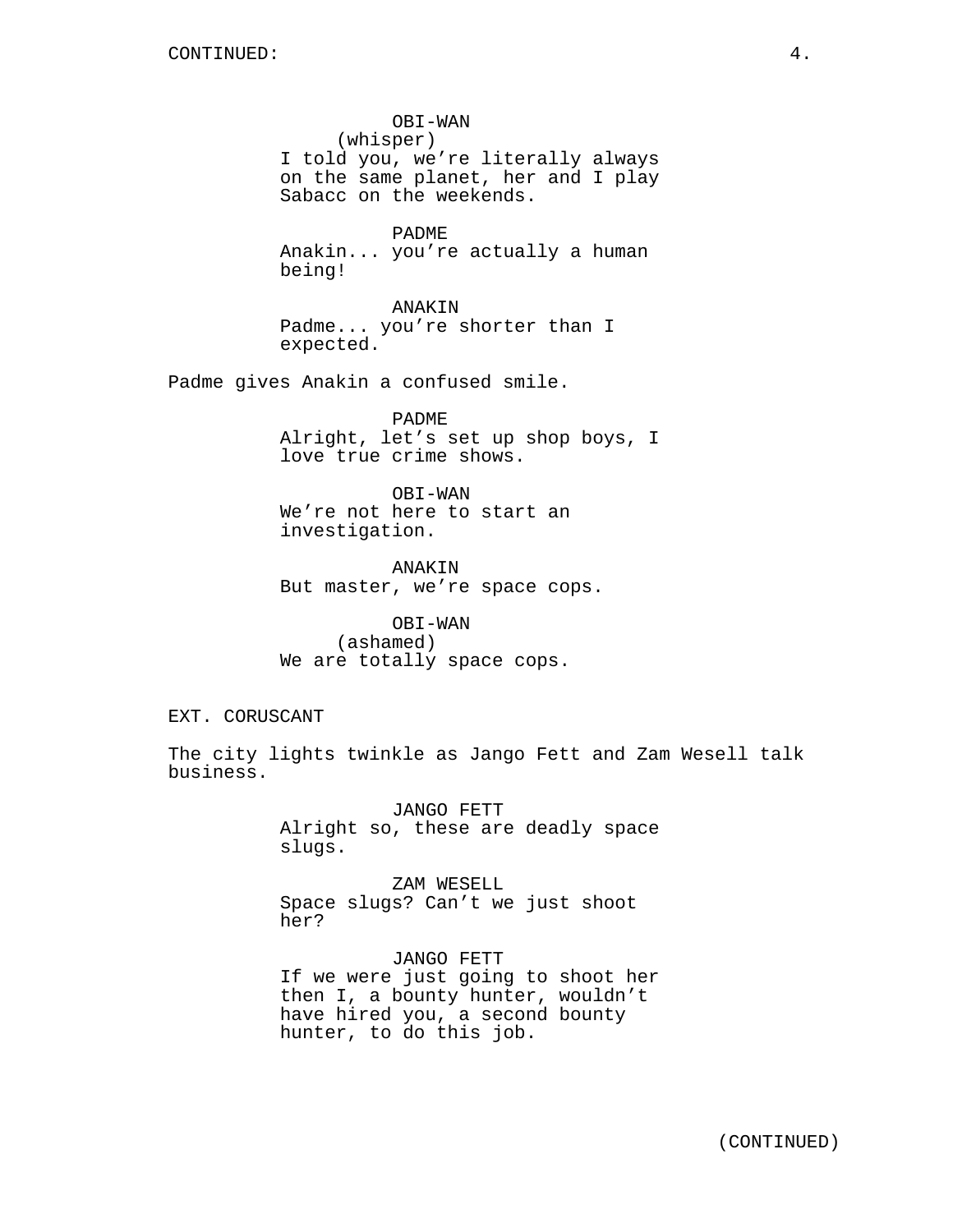ZAM WESELL This is... convoluted.

JANGO FETT The Count has a flair for the dramatics.

INT. PADME'S APARTMENT - BEDROOM

Padme sleeps in her bedroom. R2D2 is in sleep mode.

INT. PADME'S APARTMENT

The two jedi are outside keeping watch.

OBI-WAN You look tired.

ANAKIN I'm not sleeping.

OBI-WAN Thinking of your mother again?

ANAKIN She's back there on Tatooine... surrounded by... so much... *sand*...

OBI-WAN That's... weird...

INT. PADME'S APARTMENT - BEDROOM

Outside the window, a small probe droid slinks up to the window, cutting a small hole into the glass.

It begins to deposit the slugs.

INT. PADME'S APARTMENT

Obi-wan's head snaps up.

OBI-WAN You sense that?

ANAKIN No... but I *smell* space slugs.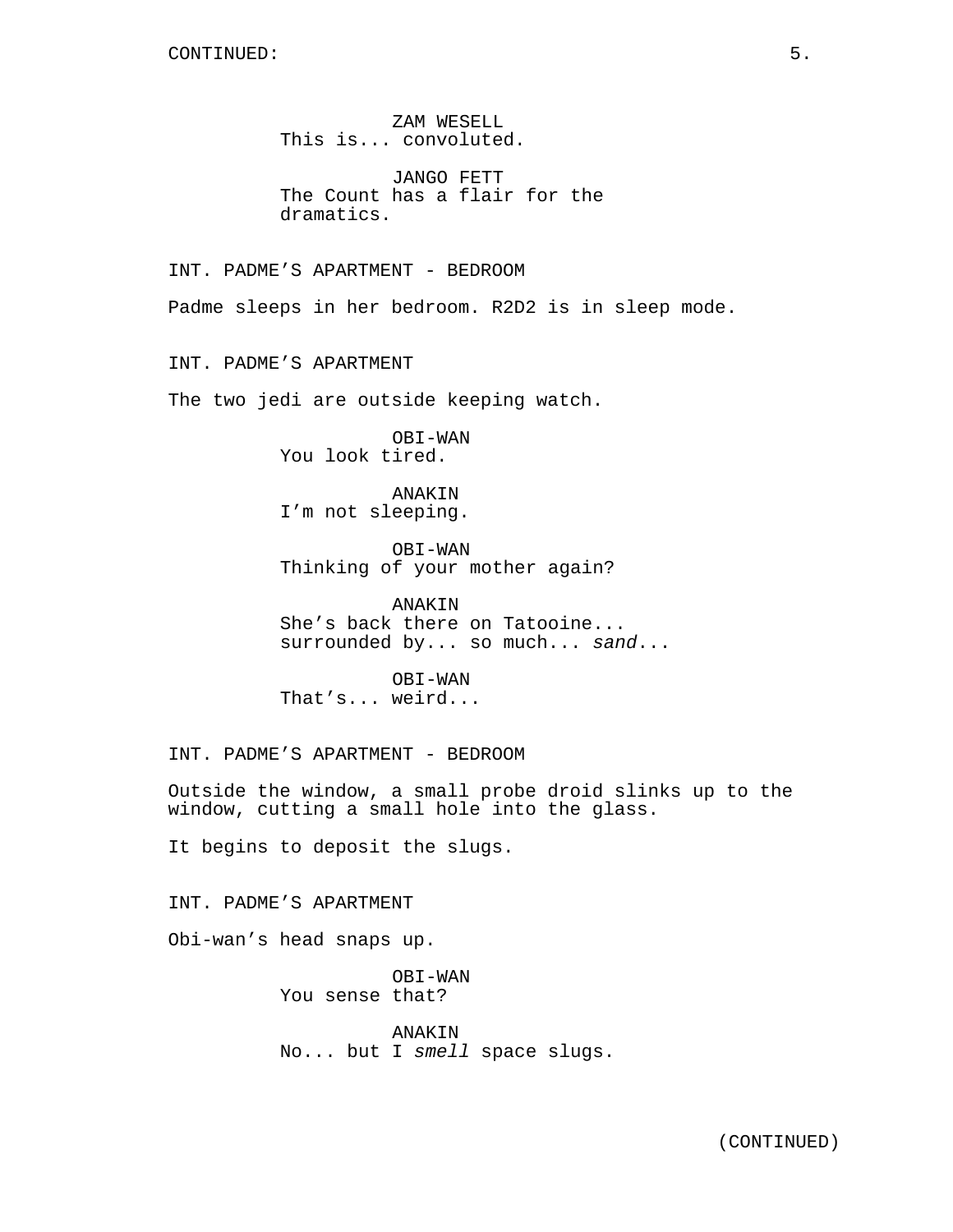OBI-WAN You have said nothing but weird shit all day.

INT. PADME'S APARTMENT - BEDROOM

The two rush in igniting sabers, Anakin slicing the slugs in half.

Obi-wan looks out the window, seeing the droid.

OBI-WAN Looks like I'm going to have to jump!

(This is a Homestar reference)

He crashes out the window and grabs the droid. It flies into the city with Obi-wan hanging on.

> ANAKIN Fuck, now I gotta go catch him.

EXT. CORUSCANT

The droid flies through the city.

OBI-WAN Hold on, why did I do this? Would Qui-gon have done this?

Qui-gon's disembodied ghostly head fades on screen.

QUI-GON

No.

EXT CORUSCANT - PARKING LOT

Anakin quickly grabs a speeder and accelerates into traffic.

EXT CORUSCANT

Anakin speeds along traffic looking for Obi-wan and the droid.

He spots him and flies under.

Obi-wan sees and jumps down.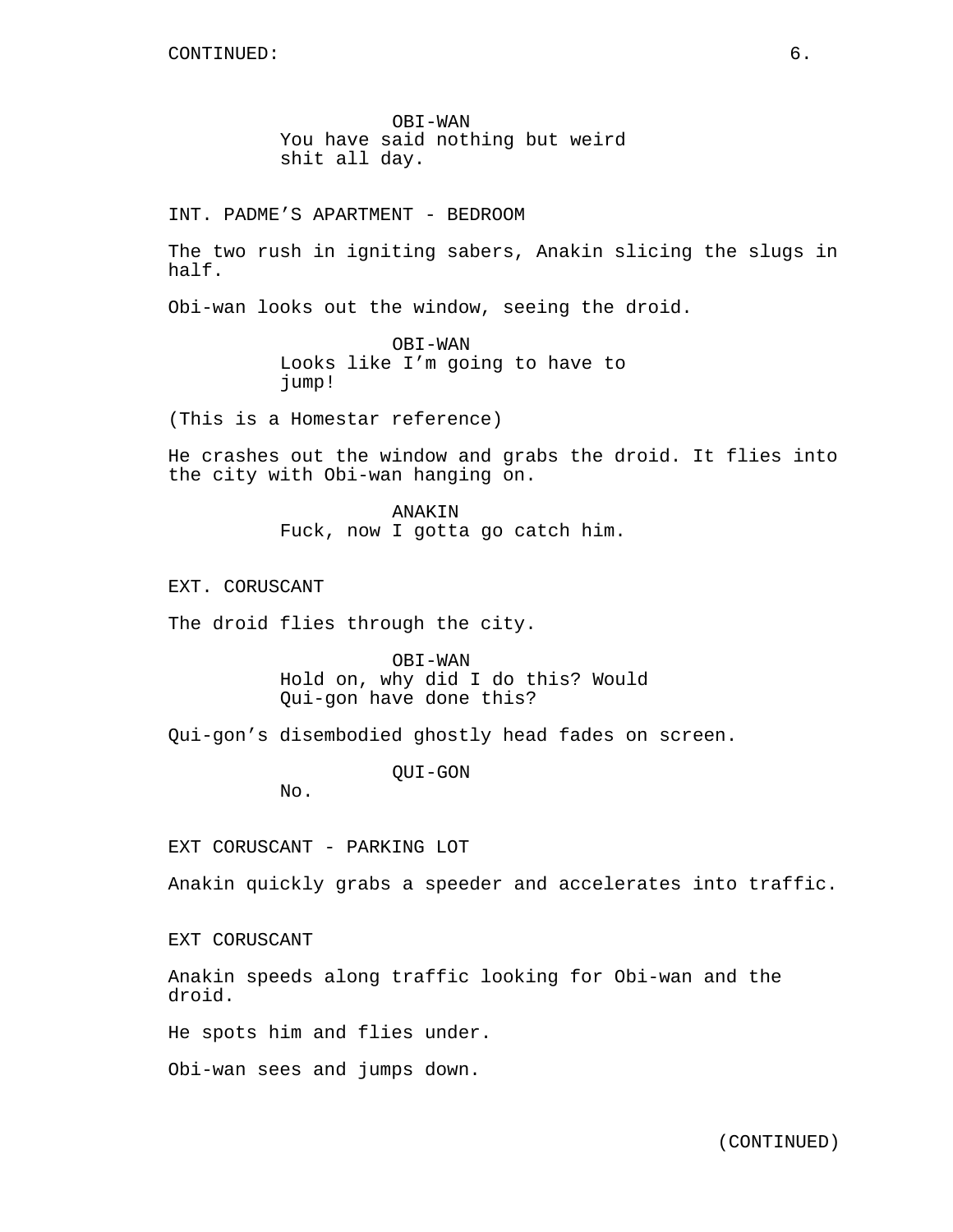OBI-WAN Took you long enough.

ANAKIN I mean if you want you could always jump back onto the droid.

The droid flies over to Zam. She puts him into her speeder and zooms off.

Anakin and Obi-wan speed by and see her.

OBI-WAN There she is, follow her!

ANAKIN I've got a better idea.

Anakin jumps out of the speeder and falls onto Zam's speeder.

A beat.

OBI-WAN (pissy) No Obi-wan, jumping out a window was too much Obi-wan. Now jumping out a moving speeder, that's practical Obi-wan.

EXT CORUSCANT - TRAFFIC

Anakin starts swinging his saber widly at Zam's speeder.

He strikes a part of the engine.

EXT CORUSCANT

Zam's speeder comes crashing down and frantically crashes into a crowd of people, killing several. Zam runs through the nightclub nearby.

Anakin jumps off the wreckage.

Obi-wan zooms up in the speeder.

OBI-WAN

Anakin!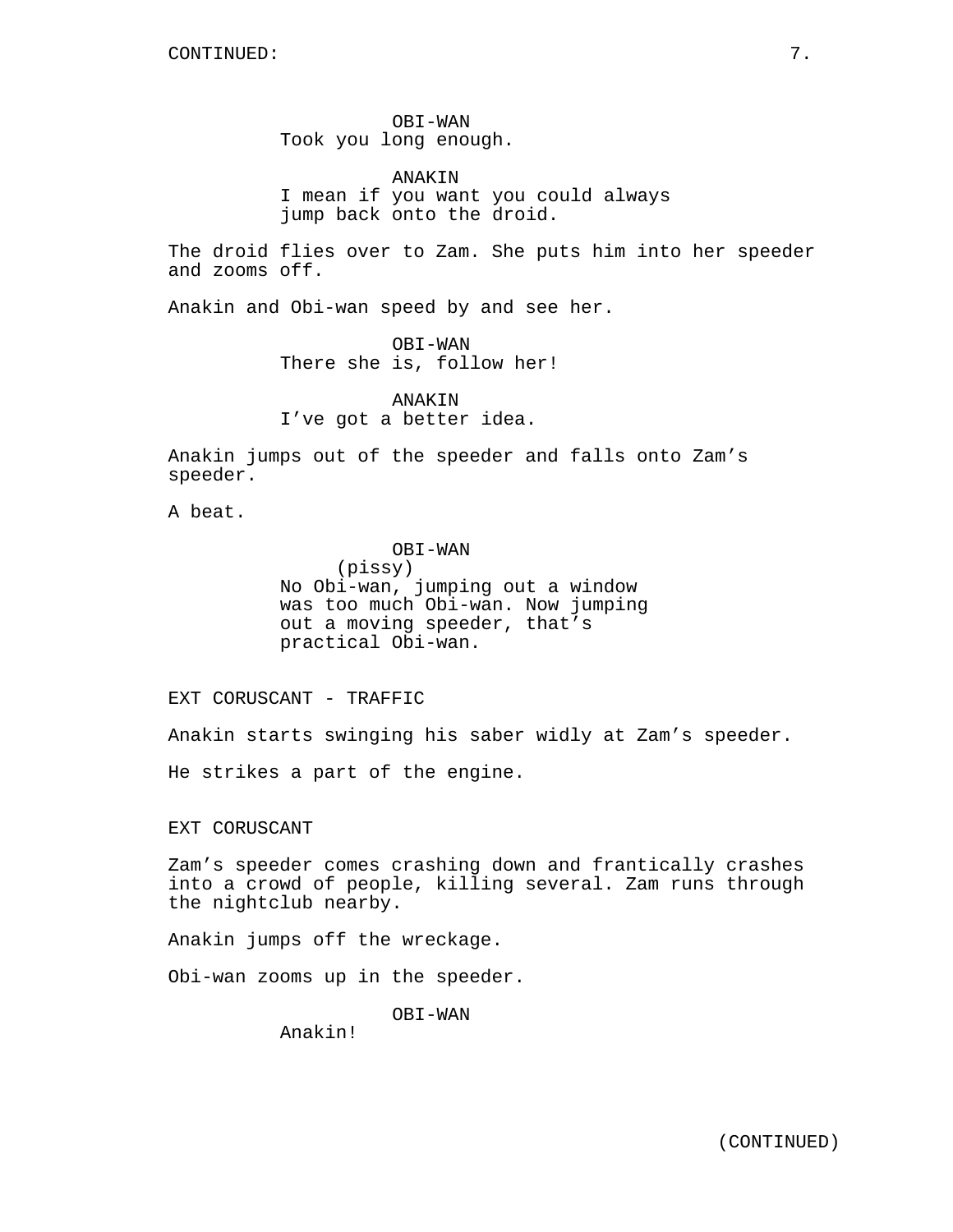ANAKIN She went into the nightclub, master.

OBI-WAN Oh damn, we always end up in a nightclub and I'm never dressed for it.

INT. NIGHTCLUB

The two walk in, people are having drinks and watching podracing on holo-television.

Obi-wan walks through, Anakin goes around the crowd.

ELAN SLEAZEBAGGANO Hey, you wanna buy some death sticks?

OBI-WAN

Absolutely.

They spot her, she leaves out the back door.

ANAKIN There she goes, out the back.

OBI-WAN (to Elan) Oh sorry friend, perhaps next time.

He walks away.

A beat.

He walks back.

OBI-WAN (doing a jedi mind trick) You want to give me free death sticks.

ELAN SLEAZEBAGGANO I want to give you free death sticks.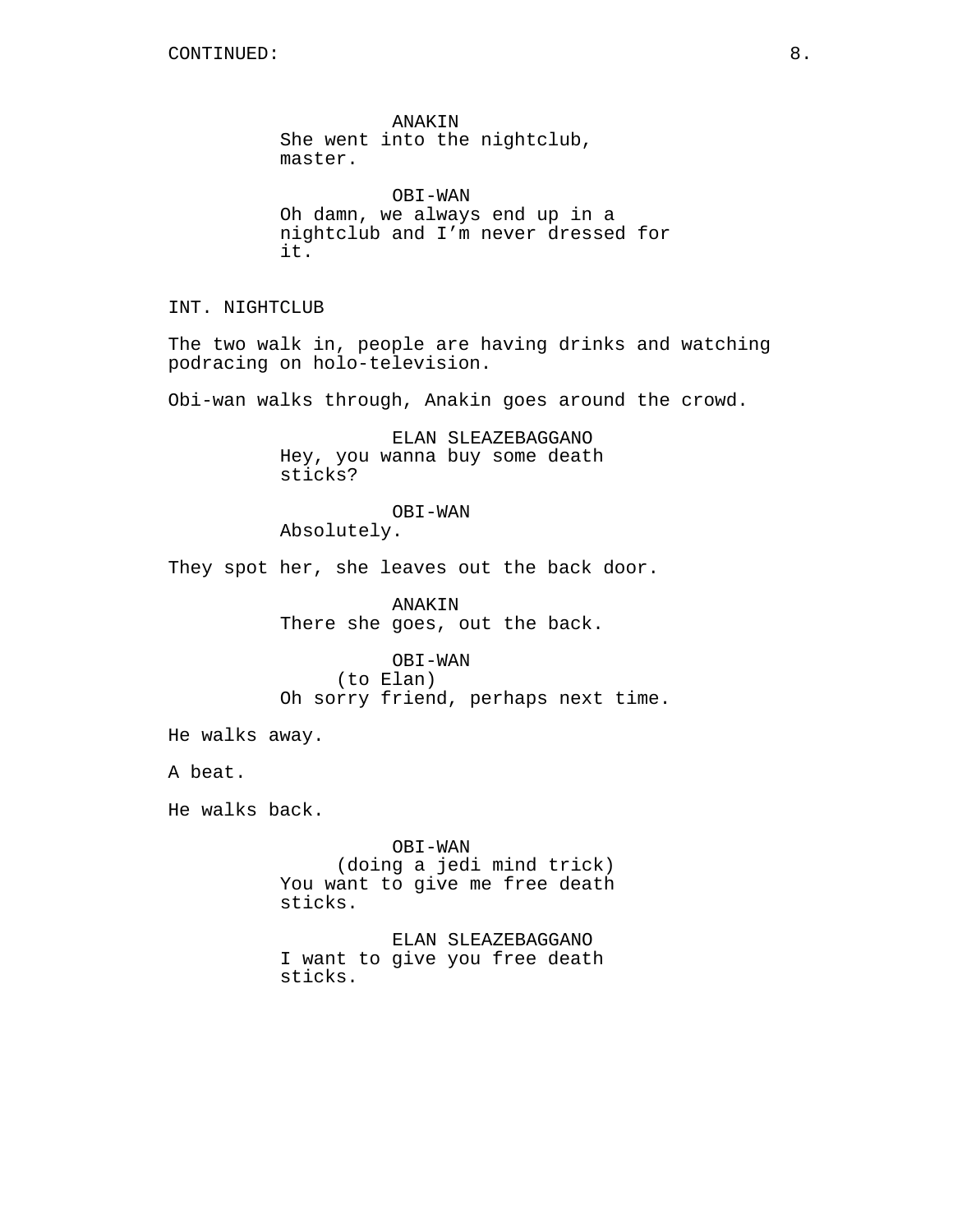Anakin runs up on Zam and slices her with his lightsaber. She falls in shock.

> OBI-WAN Who hired you?

ZAM WESELL Fuck you, Jedi pig.

ANAKIN Who hired you? Tell us... tell us now!

ZAM WESELL Ok, your weird anger has convinced me, it was a bounty hunter named...

Suddenly a zwip of a dart. Zam twitches, blinks in surprise, and dies.

There is a woosh from above as Jango's jetpack takes off.

OBI-WAN See? I told you, we should get jetpacks.

## INT. PADME'S APARTMENT

Padme is packing her stuff.

PADME That's it, I'm going back to Naboo.

ANAKIN I've been assigned to go with you.

PADME Great, now I've got the padawan to protect me.

ANAKIN I'm a pretty acomplished Jedi, m'lady.

PADME I suppose you have grown up, Anakin.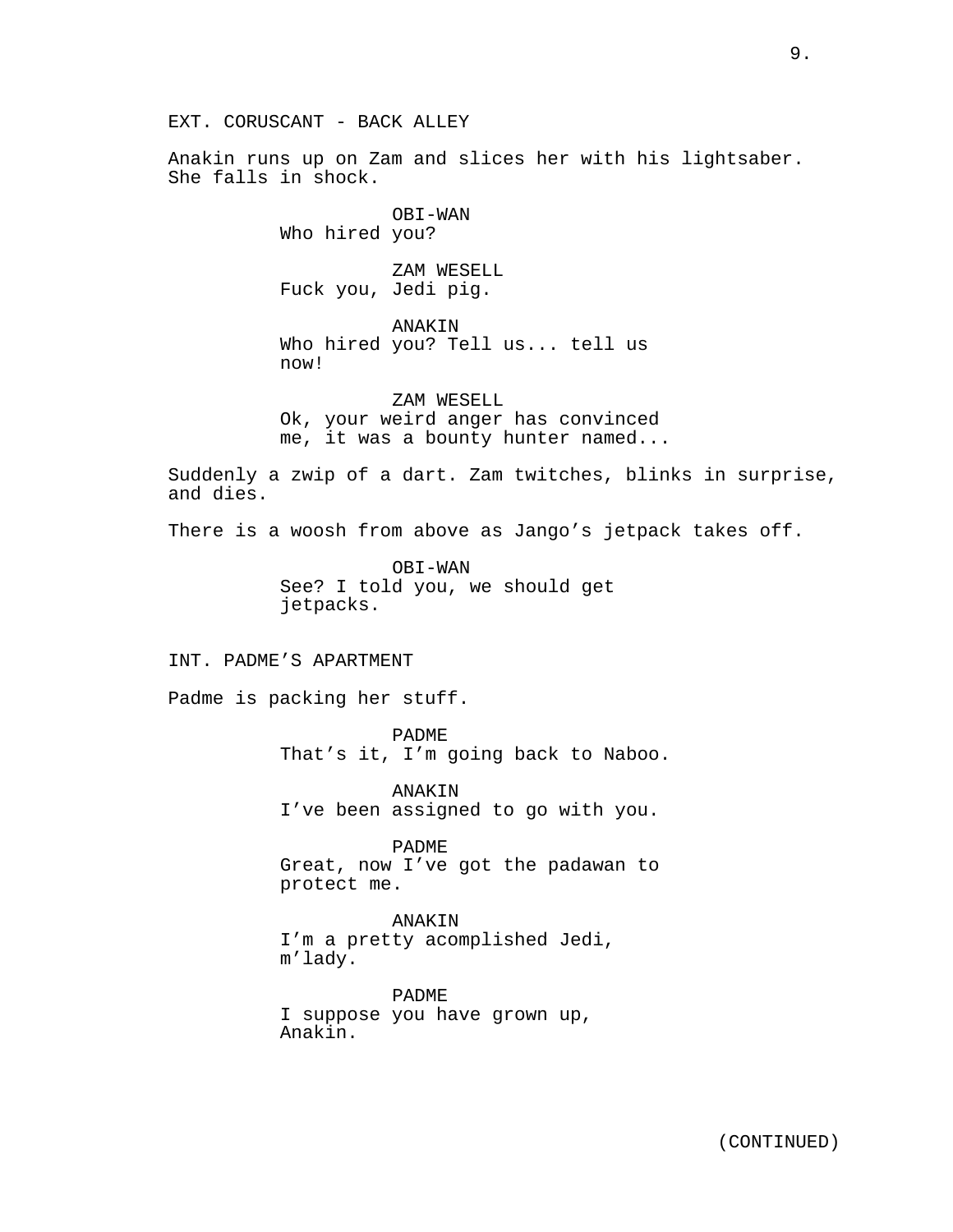ANAKIN Obi-wan never sees it.

PADME (to herself) Oh here we go...

ANAKIN (whining like a twelve year old) He's overly critical. He never listens! He just doesn't understand! He thinks I dress goofy, he's always making fun of my voice, he thinks I'm a dork! It's just not *fair*!

Padme looks at one of her gaurds, pointing her fingers at her head in a gun motion, pantomiming suicide.

EXT. CORUSCANT - DOCKING BAY

Obi-wan looks on at Anakin and Padme as they're about to leave.

> OBI-WAN Good luck Anakin.

ANAKIN And to you, master.

OBI-WAN (to Padme) I will get to the bottom of this plot quickly, m'lady.

PADME Right, cause you're space cops.

OBI-WAN (ashamed) *Yeah*, cause we're space cops.

INT. DEXTER'S DINER

Obi-wan makes his way into Dexter's Diner. A droid server greets him.

> SERVER DROID Can I help you?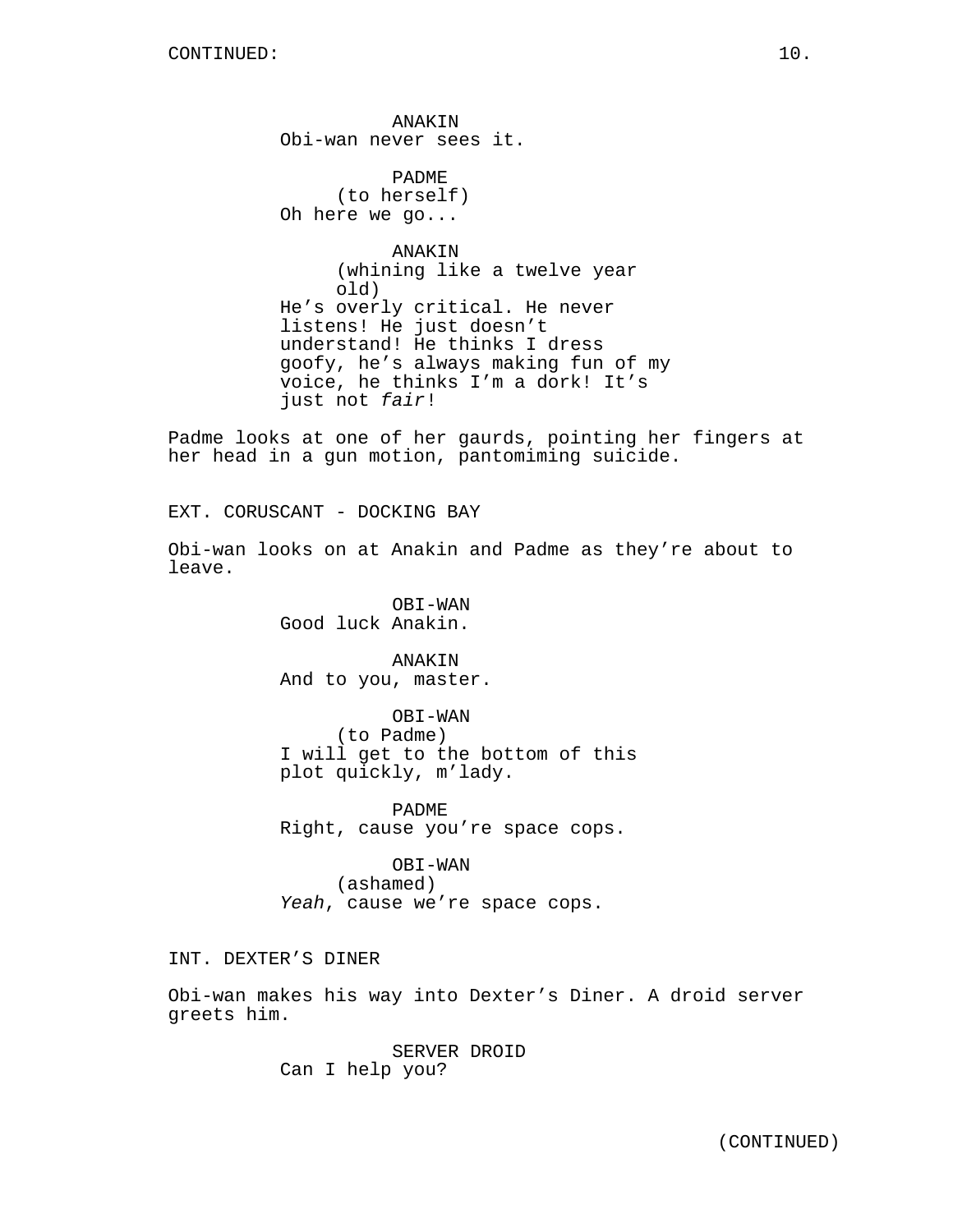OBI-WAN I'm looking for Dexter.

SERVER DROID (loudly yelling) DEXTER YOU FAT FUCK, YOU HAVE A VISITOR!

Dexter Jettser labors out from behind the counter.

DEXTER JETTSTER Obi-wan!

OBI-WAN

Hey, Dex.

DEXTER JETTSTER You Jedi scumbag, how the hell are ya? What can I do for ya?

OBI-WAN (holding the posion dart) Can you tell me anything about this?

DEXTER JETTSTER Huh, this belongs to them cloners on Kamino.

OBI-WAN Cloners? What do they do, bootleg DVDs?

Dexter smiles.

DEXTER JETTSTER No... they bootleg people...

EXT. NABOO

Anakin and Padme make their way down the streets of Naboo.

They see a resturant called "Space Tony's"

PADME Oh this place is great, let's eat here.

Anakin tries to go through the front door.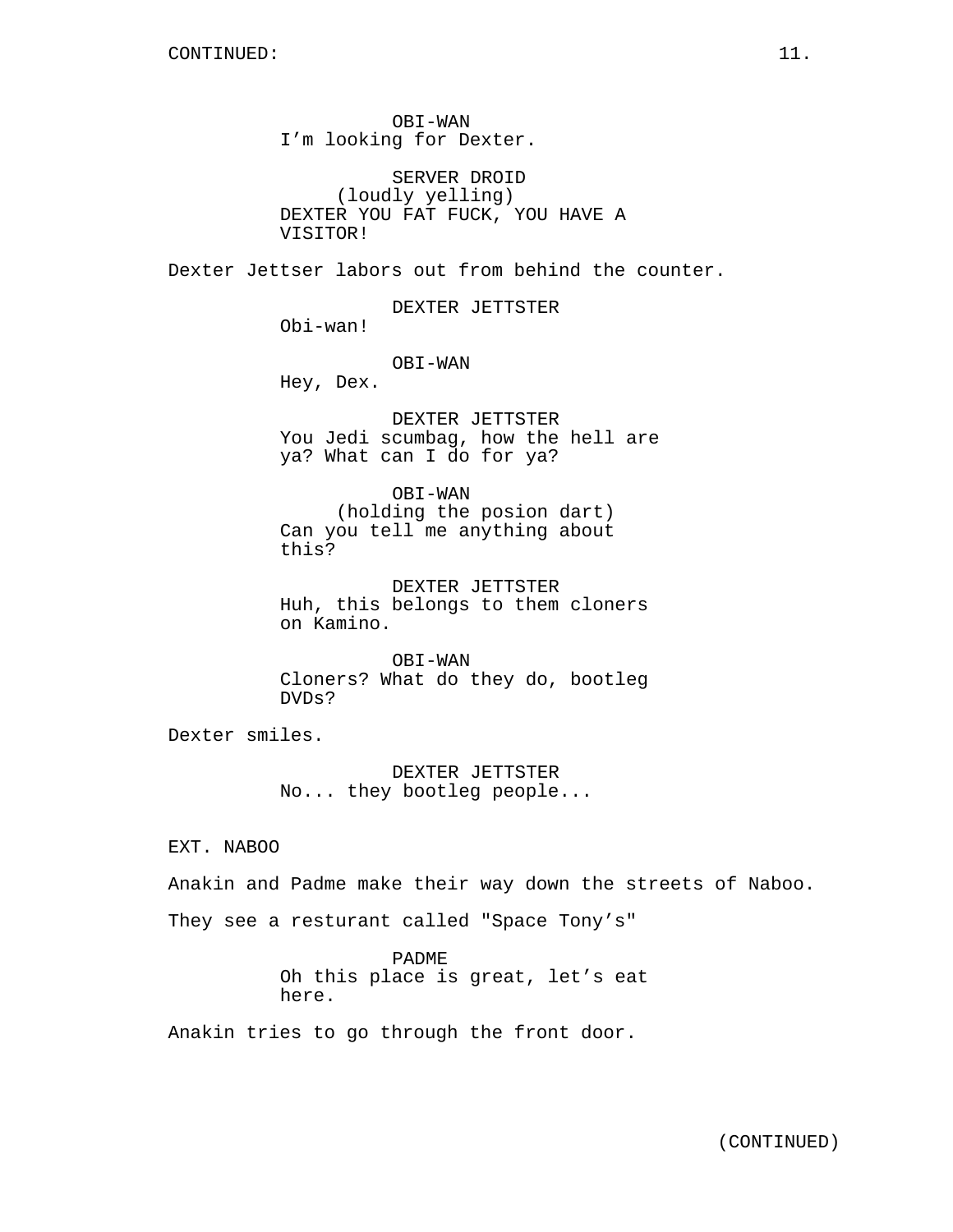PADME No no, I used to be the queen, I have my own private entrance.

They walk around back.

Padme walks over to the door and knocks. An overzealous Italian man answers.

> SPACE TONY Oh mama mia! It's-a the queen! Lemme get you the house-a special!

The two sit down in the alley at a makeshift checkered cloth table. There's a win bottle with a candle and some bread sticks in a jar.

> SPACE TONY Only the best-a space spaghetti on Naboo!

He walks out with a big plate of spaghetti and meatballs and sets it on the table.

Padme, without using her hands, begins eating the spaghetti.

Anakin watches confused, looks at the spaghetti, shrugs, and begins eating with his mouth.

The two start slurping on some noodles.

Space Tony walks out with an accordion and starts singing.

They continue eating spaghetti looking away from one another, suddenly the noodle they're slurping is revealed to be connected, as they pull in their lips touch and they kiss. Anakin pulls away, embarrassed.

Padme starts using her nose to push a meatball to Anakin, Anakin looks wide-eyed as the accordion swells.

They look lovingly into each other's eyes as the camera pans up to laundry hanging from some buildings to the full moon.

> ANAKIN (v.o.) Oh by the way, I'm a libertarian

PADME  $(v.o.)$ It's ok, you're hot.

DISSOLVE TO: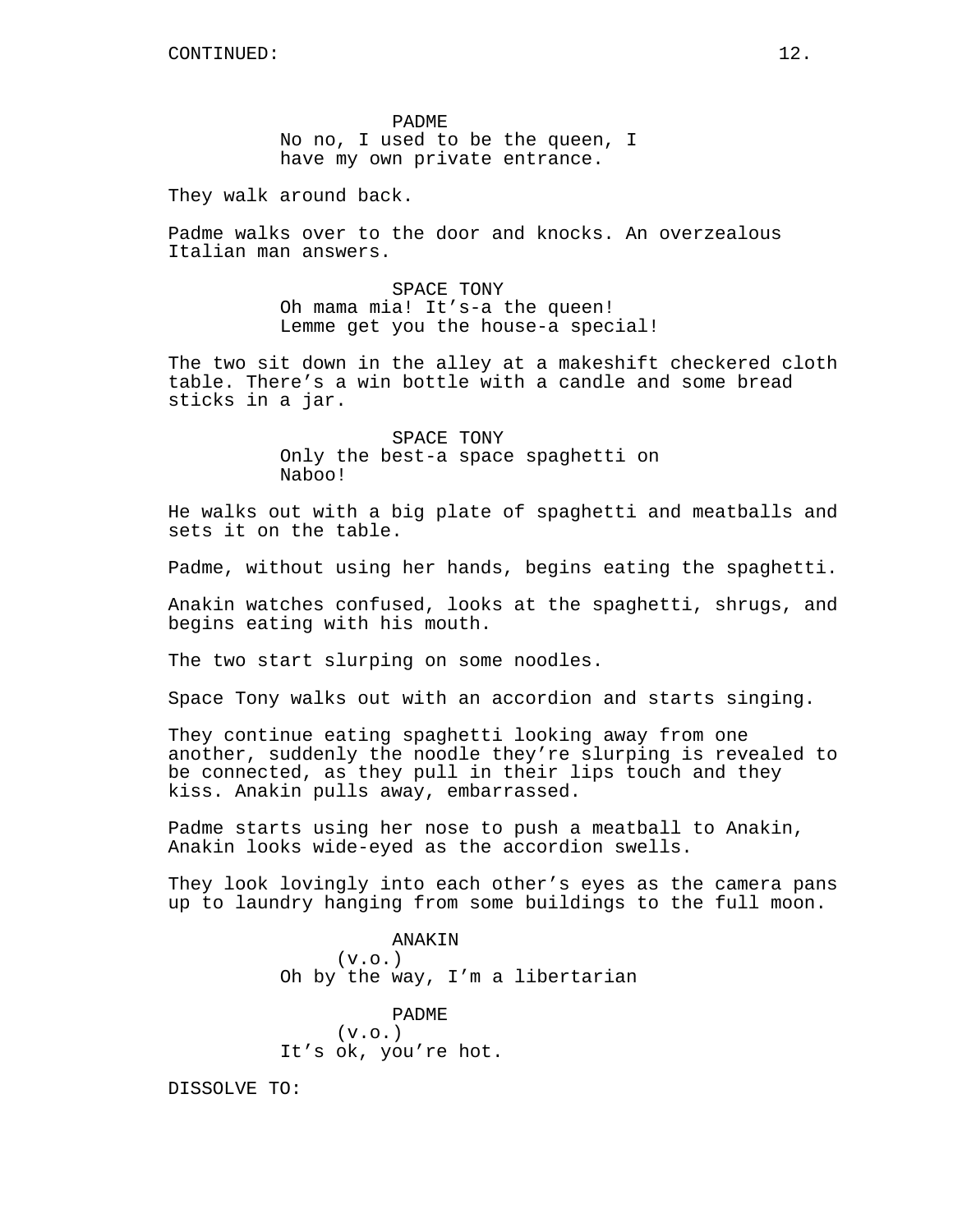EXT. KAMINO

The full moon is out as a rainstorm surges on the planet of Kamino (it doesn't have to make sense).

We pan down to a platform hoisted above the sea.

Obi-wan's ship lands.

He walks up to the door, it opens to Taun We.

TAUN WE Welcome to Tapioca city, Master Jedi. The prime minister is expecting you.

# OBI-WAN

Tapioca?

# TAUN WE

After all these years, we were beginning to think you weren't coming. Now please, this way.

INT. TIPOCA CITY

TAUN WE May I present you Lama Su, prime minister of Kamino. And this is master Jedi...

OBI-WAN Uhhh... *old Ben*.

LAMA SU Hello Old Ben.

TAUN WE You'll be delighted to know that we are on schedule.

LAMA SU Two hundred thousand units are ready, with another million on the way.

OBI-WAN That is... quite a lot of disposable people.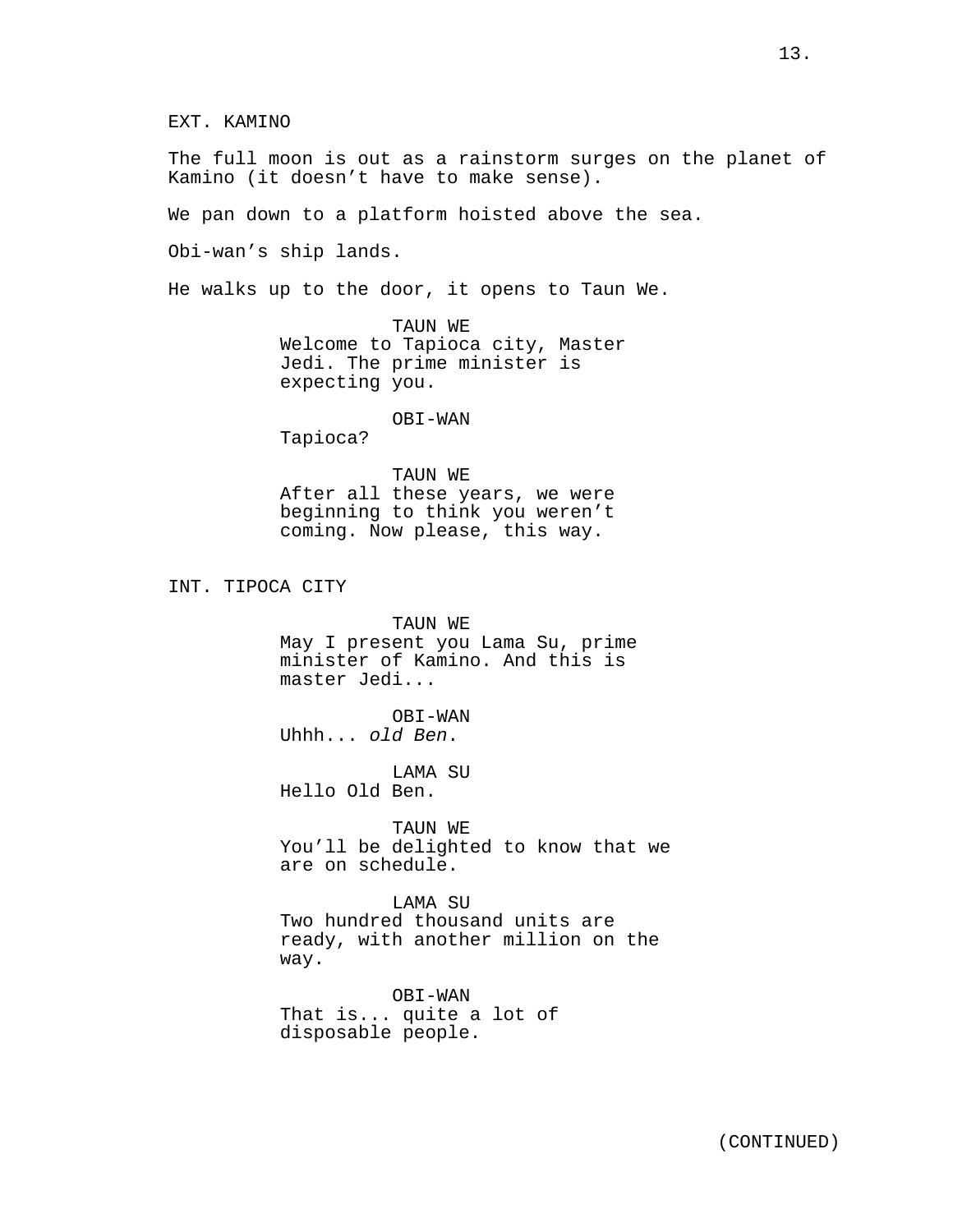LAMA SU I'm sure your Master Sido-Dyas will be most pleased.

OBI-WAN

Sido-Dyas???

LAMA SU Yes, he was very specific about the pronunciation of his name.

Lama holds out the contract for the order signed, on the line is clearly the name Sidious but crossed out and rewritten as Sido-Dyas.

> LAMA SU Here, let me show you our progress.

INT. TIPOCA CITY - CLONE BARRACKS

Lama Su shows Obiwan through several different cloning areas.

There are babies being grown in tubes.

Children aged clones learning their drills.

Thousands of identical men, all wearing the same jumpsuit and eating food.

Finally a large parade area where the clones are in full white armored regalia, marching in formation.

> CLONE TROOPER 1 (heavy Austrailian accent) Oi! Fahkin' bloody oath mate.

CLONE TROOPER 2 The bloody brass tube circled the bloody high wall. Fahkin' fair dinkum cobber.

OBI-WAN Are there other settings for the voice?

TAUN WE We also have posh English, rowdy New Englander, and even slightly annoyed Irish.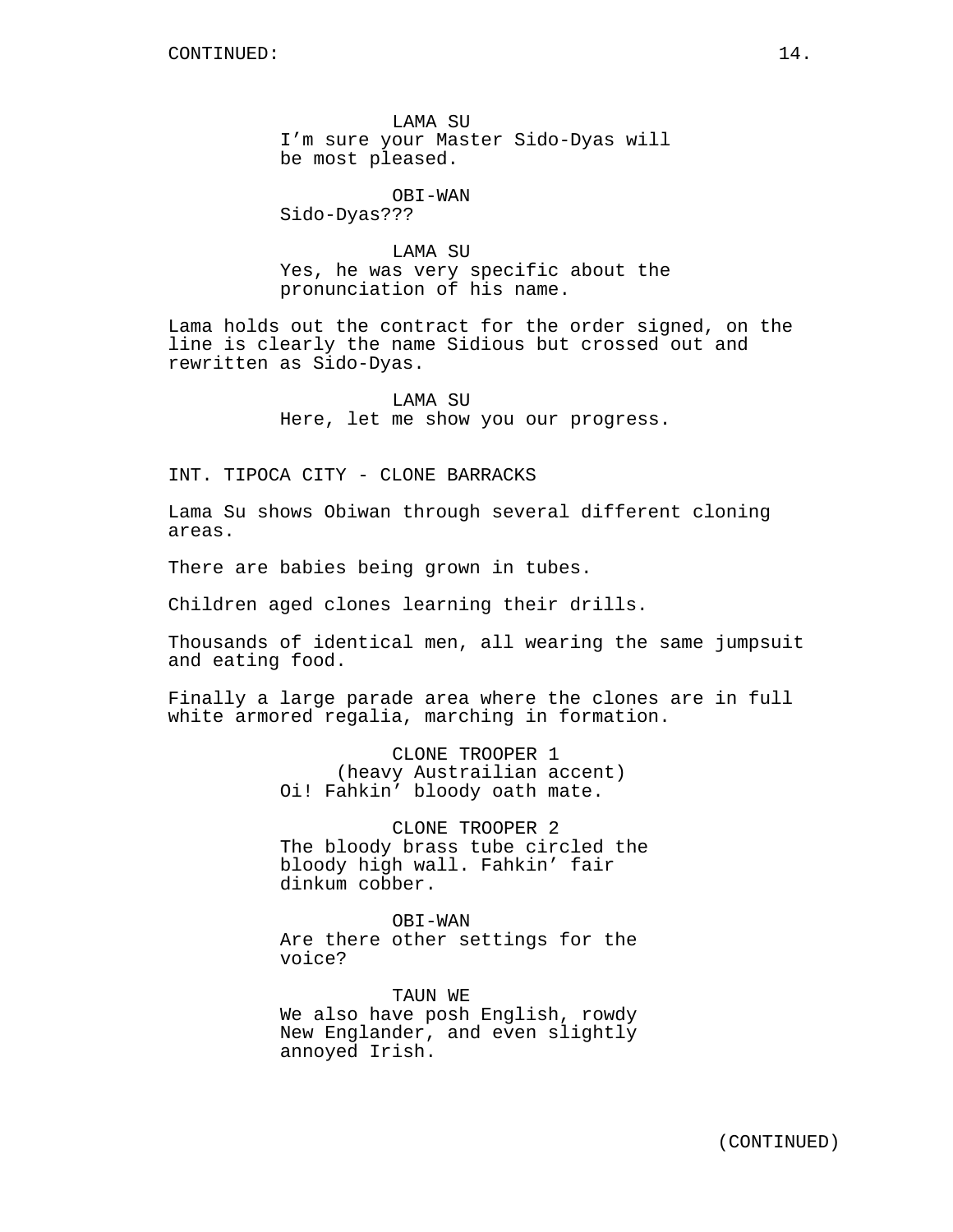OBI-WAN Oh, well I'd much prefer the posh English. TAUN WE Perfect, the vocal implants will cost about 25 credits. OBI-WAN Hmm, 25 isn't so bad... TAUN WE Per clone. OBI-WAN Oh... TAUN WE Of course, the default is drunken Australian as per the original host. OBI-WAN Who was the original host? LAMA SU A bounty hunter called Jango Fett. OBI-WAN Where is he now? LAMA SU We keep him here, we let him live here rent free in exchange for his genetic material. OBI-WAN Sounds like my ex-husband. Can I meet him? TAUN WE Of course, I will arrange a meeting. LAMA SU

I'm so glad you finally came Master Old Ben, we've desperately need to give a receipt of sale so we can clean out our invoices.

A droid with a receipt machine buzzes over.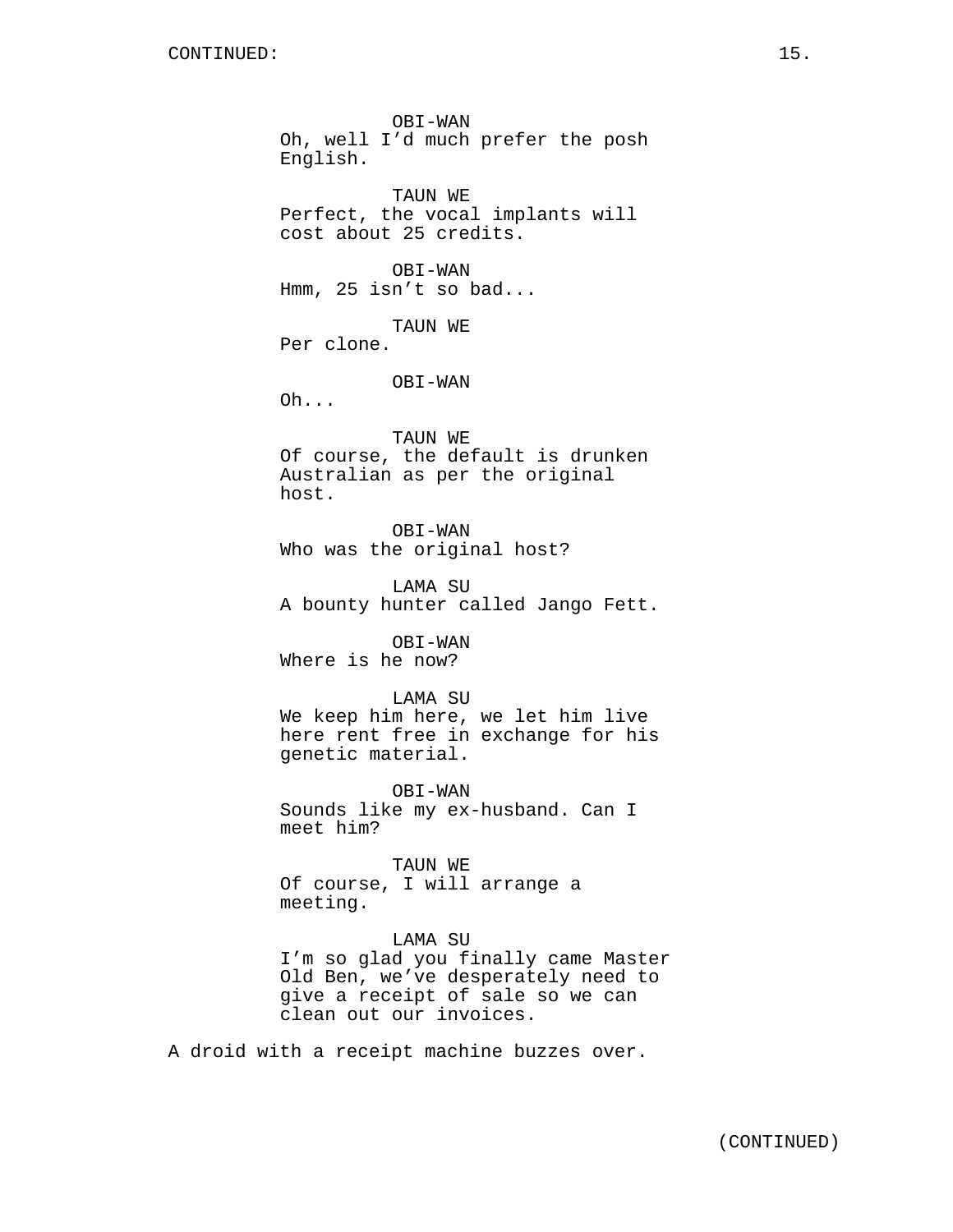LAMA SU Here we are, allow me.

He presses a button on top of the droid's head and a sheet of receipt paper begins to chug out.

CLOSE UP: We see that each line item reads "Clone Trooper x1" "Clone Trooper x1" "Clone Trooper x1" etc.

> LAMA SU Sorry, this could take awhile.

OBI-WAN Great, let me just go contact the jedi counsil and we can get this all in our books...

He tries to be cool but immediately runs out of the city to his ship.

## EXT. KAMINO

He quickly approaches his ship and begins relaying a message to the Jedi Counsil.

> OBI-WAN Master Yoda, come in.

INT. JEDI COUNSIL

The hologram fades in and out next to Yoda. He is passed out, sitting up, sleeping soundly next to a bong.

> OBI-WAN  $(v.o.)$ I've never heard of a master Sido-Dyas before have you?

Yoda continues to sleep.

EXT. KAMINO

OBI-WAN Blast, master Yoda... Mace? Anybody? Bloody potheads...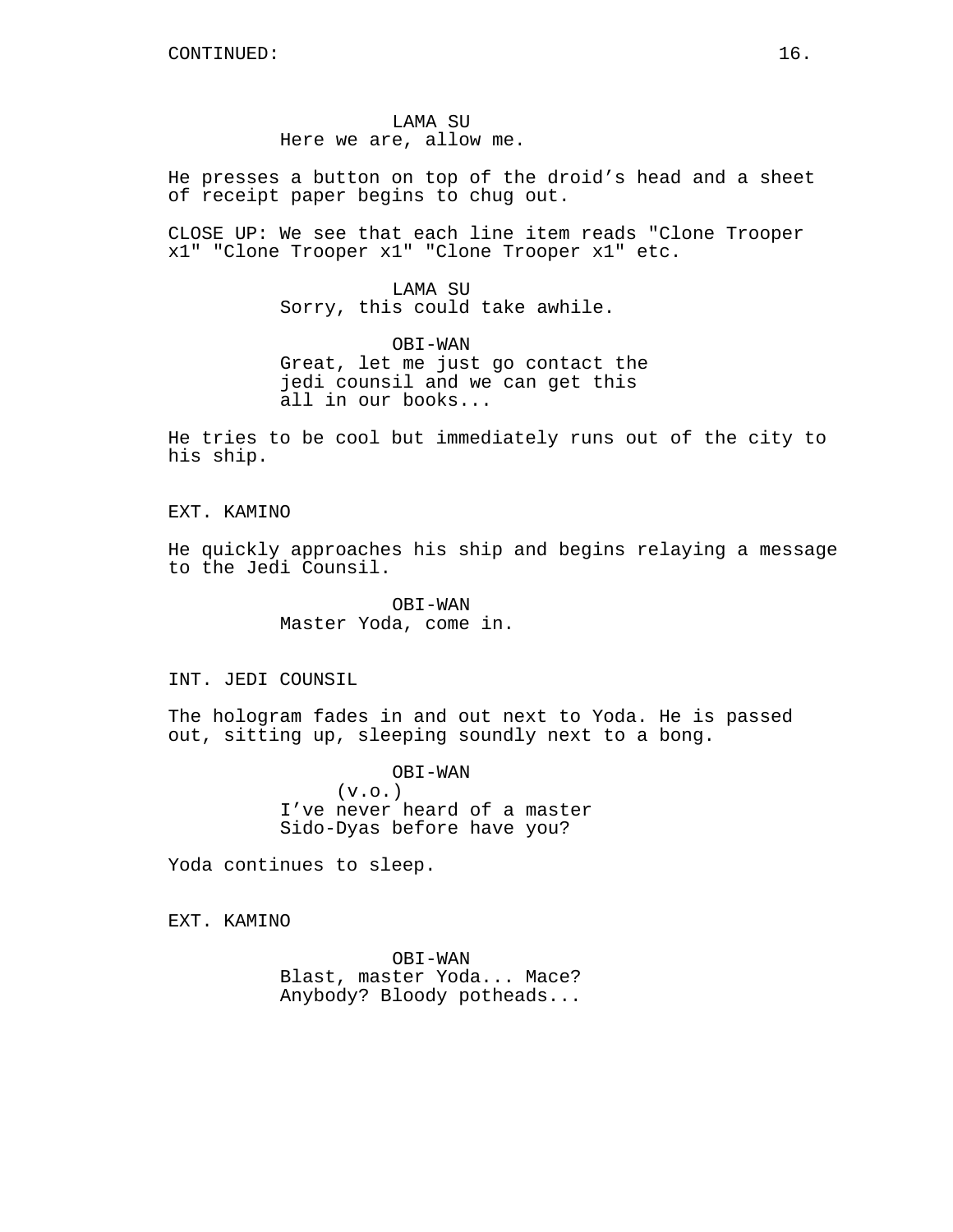INT. NABOO PALACE BEDROOM

Anakin is asleep having bad dreams.

ANAKIN

No.... nooo... mom... no don't go in there.... it's a sand castle mom.... no.. mom no.. mom... SAND!

He's jostled awake by his own mind.

Padme, already in the room, looks up at him.

PADME What's wrong Anakin?

ANAKIN I had another dream...

PADME About your mother?

ANAKIN About sand... I need to go back to Tatooine.

PADME

Ok...

INT. TIPOCA CITY

Obi-wan is still watching the receipt machine, it's reached several feet in length.

> TAUN WE Master Old Ben, we have Jango ready for you.

OBI-WAN Oh thank the force.

INT. TIPOCA CITY - JANGO'S APARTMENT

In the hallway Taun We show's Obi-wan to Jango's door.

She knocks. Boba Fett opens the door.

TAUN WE Boba, is your father here?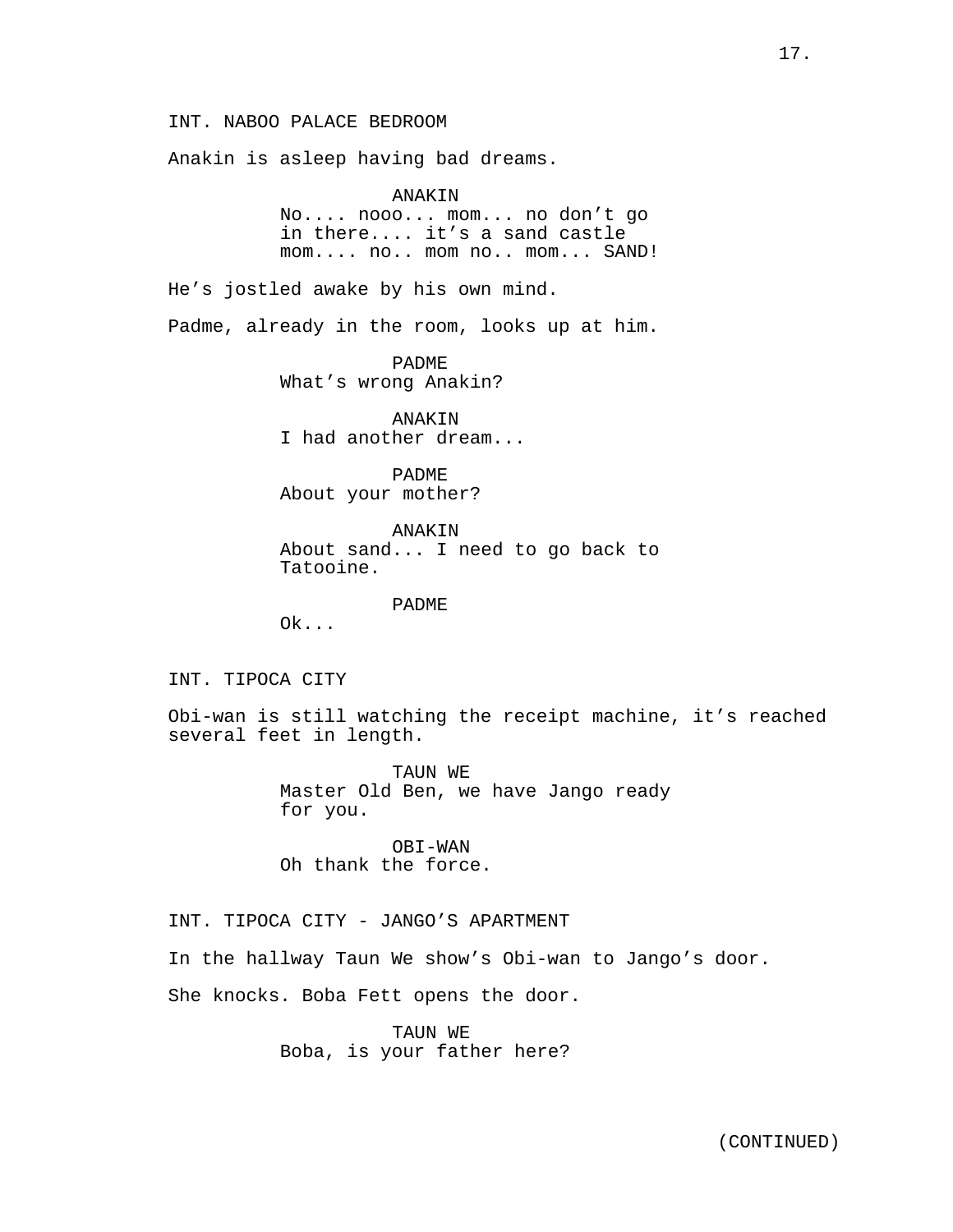BOBA FETT Yeah he's fucking here, cunt.

TAUN WE May we see him?

BOBA FETT

Nick off.

Boba steps aside to reveal his father, Jango.

JANGO FETT

G'day.

TAUN WE Welcome back Jango, was your trip assassinating senator Amidala productive?

OBI-WAN Your trip doing what?

TAUN WE Yes, Jango here was hired by Count Dooku to assassinate a senator from Naboo.

Jango is making neck cutting motions to Taun We.

TAUN WE This is Jedi master Old Ben. He's come to check on our progress with the secret republic clone army.

OBI-WAN Oh I am going to arrest you so hard-

Jango decks Obi-wan in the face.

EXT. KAMINO

Jango stands in front of the Slave I as two Kaminoians carry Obi-wan on a floating stretcher.

> JANGO FETT Put Master Old Ben into the cargo hold.

SMASH CUT TO: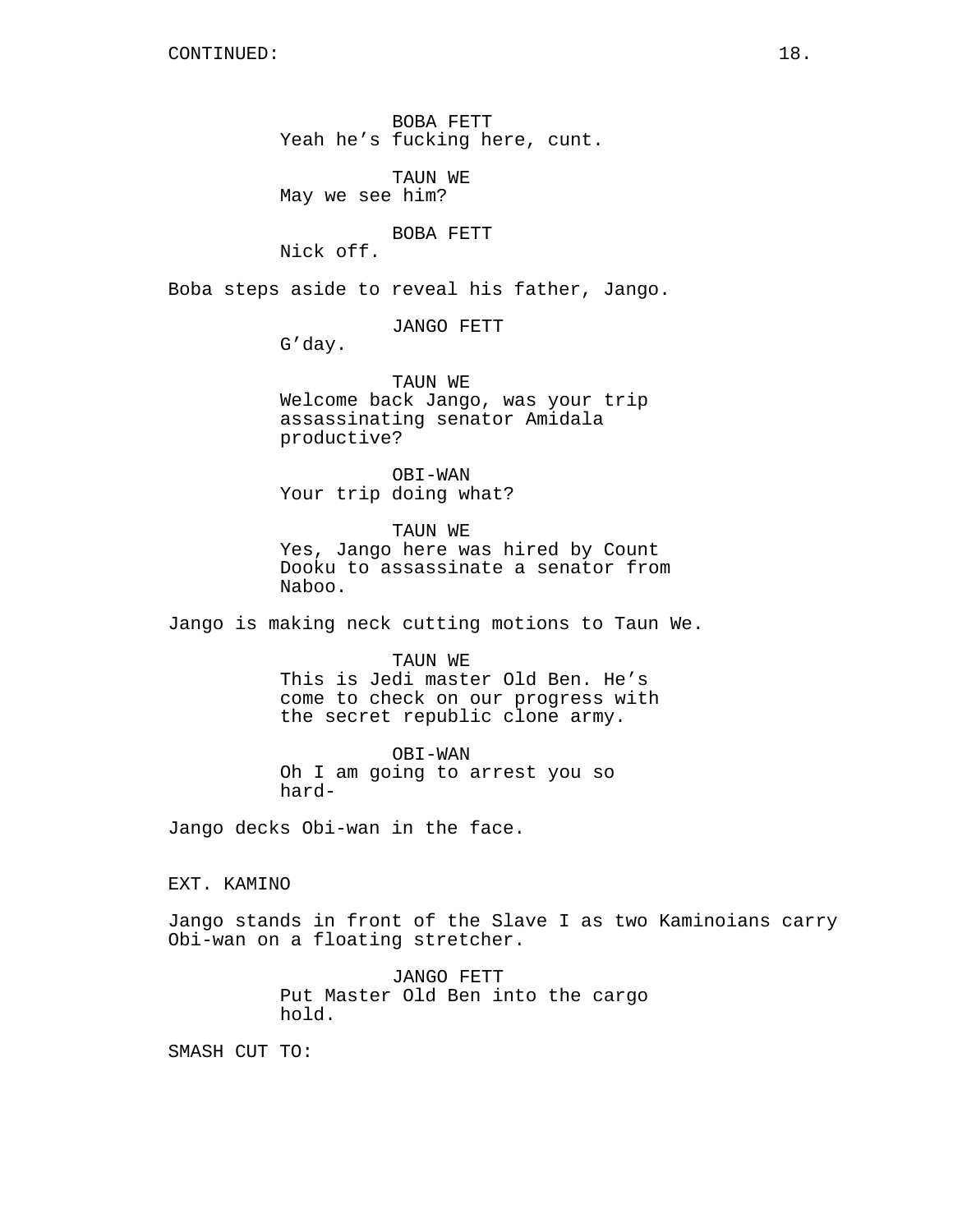INT. GENONOSIS - DOOKU'S LAIR

Obi-wan is being hung by his hands and his feet in some floating contraption. Count Dooku is pacing around the room.

> COUNT DOOKU Master Kenobi! Such a pleasure to have you here!

> > OBI-WAN

Fuck.

EXT. TATOOINE

The silver Naboo ship makes its way down to Tatooine's surface, landing at the Lar's Homestead.

As Anakin and Padme get out they see two droids, one is C3P0 who now has his covering but is a dull brown metal.

> C3P0 Good evening. May I help you?

> > ANAKIN

3P0?

C3P0 stares blankly at Anakin.

ANAKIN 3P0, it's me, Anakin.

C3P0 stares directly at Anakin. His eyes slowly glow red. Suddenly he short circuits for a second, his eyes go back to their original color.

PADME

Hello C3P0.

C3P0 I imagine that master Anakin has told you very much about me, his only *creation*.

PADME Actually, not a lot.

C3P0 How wonderful, forgotten as usual.

Anakin makes his way off the ship, looking at the sand around him.

(CONTINUED)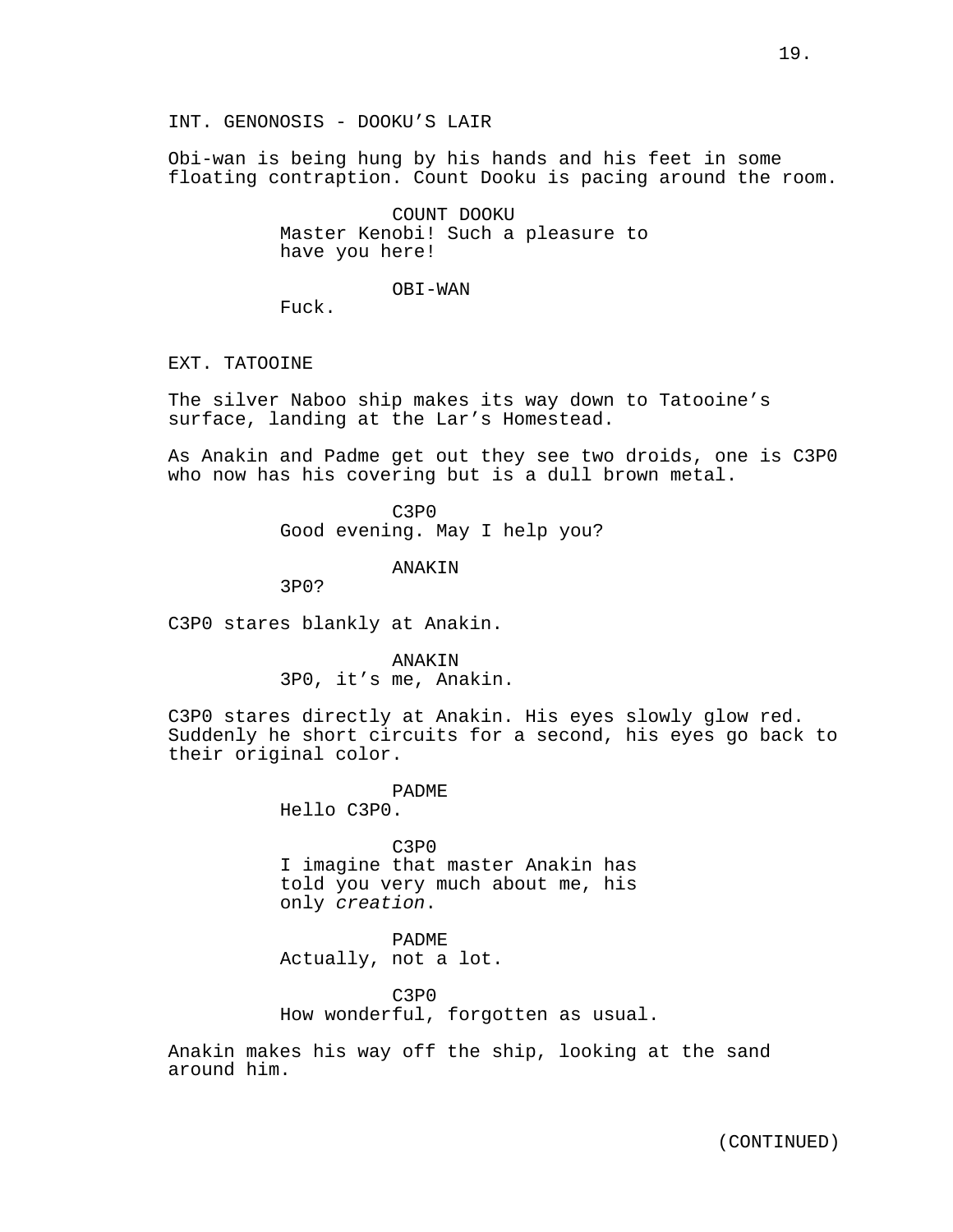ANAKIN (strained) There's so much sand!

There is sand everywhere.

ANAKIN (angrier) There's sand in my paaaants!

Everything is sand.

Owen Lars makes his way over.

OWEN LARS Hey, Anakin. So turns out my dad married your mom, I guess we're, like, brothers now.

ANAKIN Sand. I've come to end the sand.

OWEN LARS We were going to invite you to the wedding but some Sand People attacked the village.

Anakin snaps and looks at Owen.

All he can hear are the words "sand" "people" echo through his head, emphasis on sand.

Anakin's pupils diliate to an extreme level.

ANAKIN People... made... of sand?

OWEN LARS Well I think it's more like a nickname...

Anakin turns around and gets on a speeder bike and zooms off.

Padme looks off at Anakin, then back to Owen and his family.

PADME So... you're Anakin's brother...?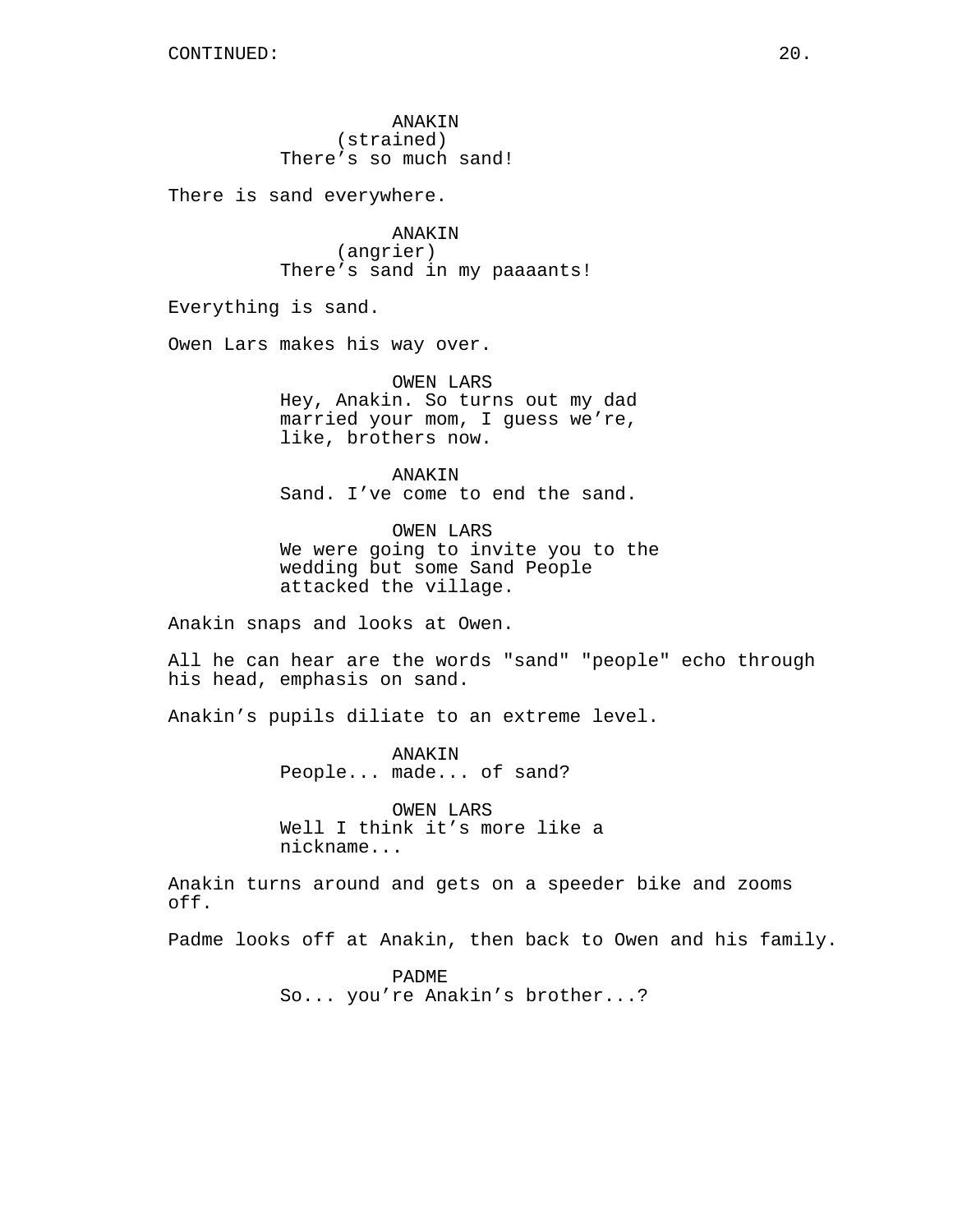COUNT DOOKU (fake sincerity) Oh no, my friend, this is a mistake surely they've gone too far.

OBI-WAN I'm sure this had nothing to do with you.

COUNT DOOKU (fake sincerity) I will petition to have you taken down immediately.

OBI-WAN Well I hope it doesn't take too long.

COUNT DOOKU Yeah you're right I don't care. So what are you doing here Obi-wan? And why do the yocals keep calling you Old Ben?

### OBI-WAN

I'm on a secret mission looking for Jango Fett. That was my secret name.

### COUNT DOOKU

And Qui-gon spoke so highly of you. Look, Jango Fett is here on Geonosis, the republic is under the control of a sith lord, and the dark side of the force is clouding your vision. Or maybe the pot is, honestly I don't know. Look, I've got a colloseum to get ready for your execution, good luck.

He leaves.

Obi-wan shuffles himself to have a handheld communicator fall out.

It turns on and sends a message.

OBI-WAN Anyone reading me, please, help. I'm on Geonosis, Count Dooku is here, there's a clone army, holy (MORE)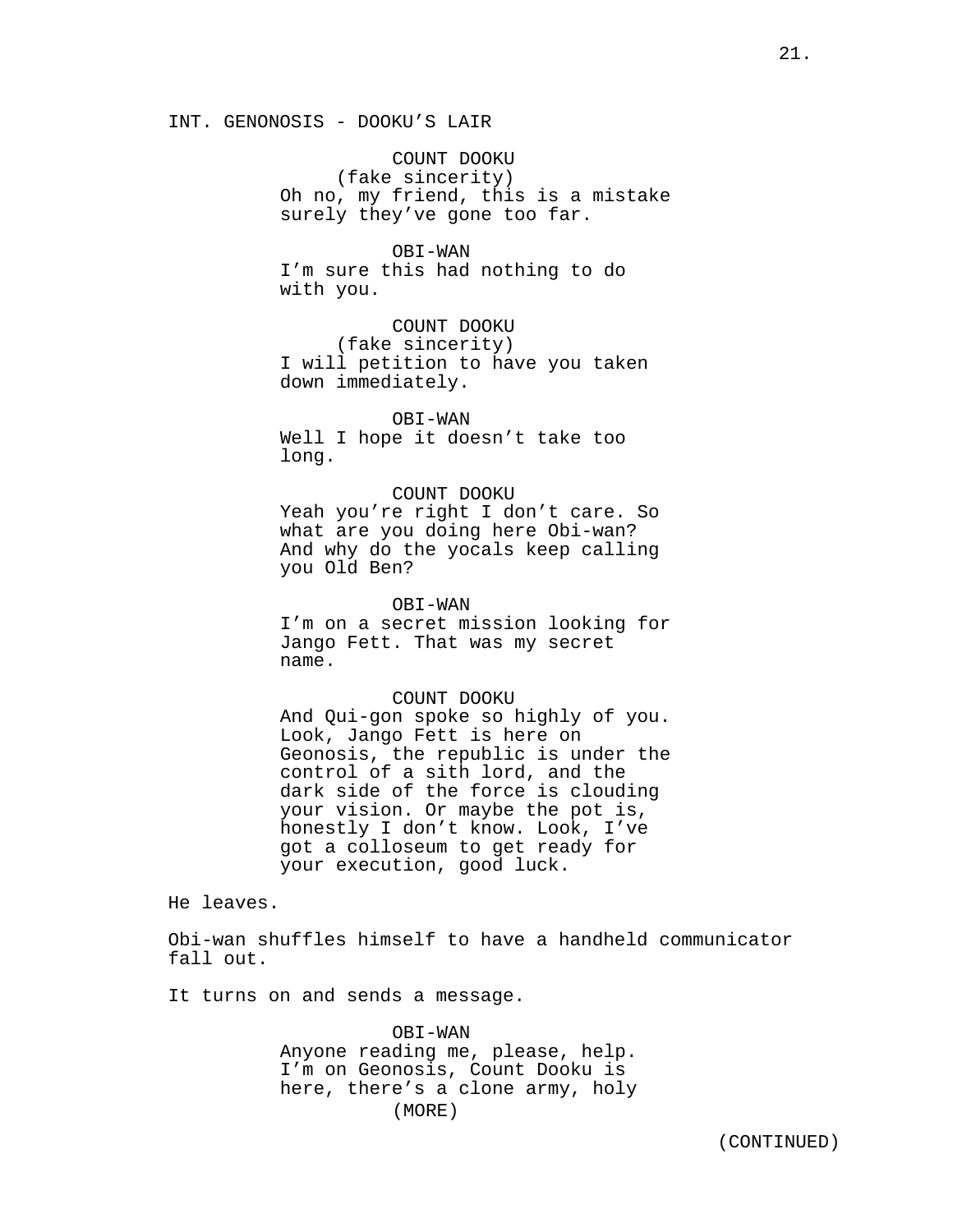OBI-WAN (cont'd) fuck, someone, anyone, Anakin, Mace, Master Yoda, someone.

INT. JEDI COUNSIL

The message plays.

Yoda sits, snoring loudly.

EXT. TATOOINE

Padme sits awkwardly with Owen, Beru and Shmi.

Anakin comes swooshing back on his speeder bike. He and the bike are covered in blood.

> **ANAKIN** I killed the sand.

PADME You... you did?

ANAKIN The women. And the children, too.

PADME

Great, glad you solved this problem, you wanna go save Obi-wan?

ANAKIN What's wrong with Obi-wan?

She holds up the hologram message.

ANAKIN Clone army? Count Dooku? Geonosis?

# PADME

Do you think he needs our help? Or is he drunk dialing during some weird BDSM thing.

ANAKIN No he's not a sub, we've got to get to Geonosis. Come on, we'll call Mace along the way.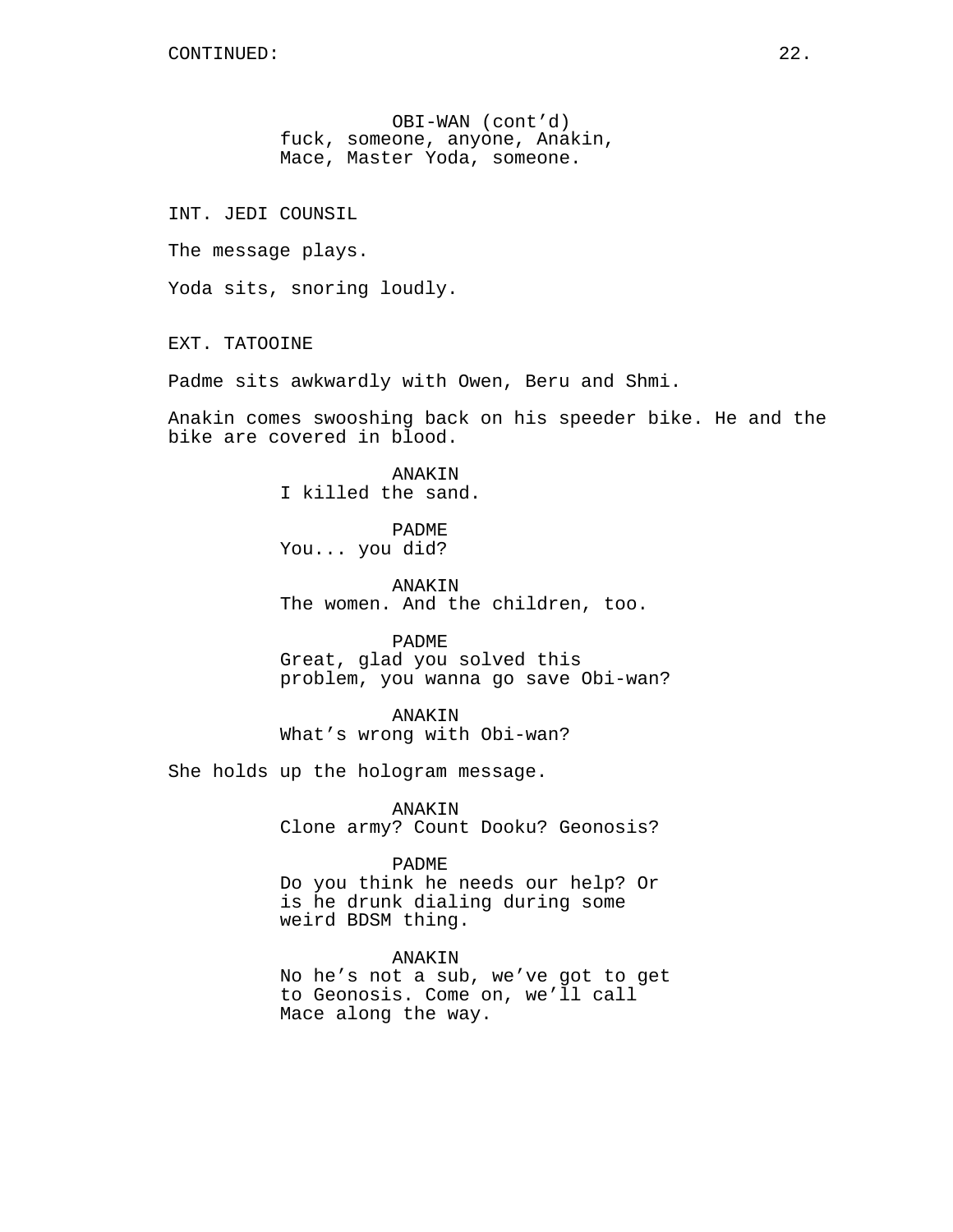ANAKIN (as dramatically as possible) Alright, arm the proton canons, set the navigators, warm up the hyperdrive. We're gonna go save Obi-wan.

SMASH CUT:

EXT. GEONOSIS - COLOSSEUM

Anakin and Padme are tied up next to Obi-wan.

OBI-WAN Well, you know, at least you tried.

### ANAKIN

Shut up.

C3P0 makes his way into the colosseum.

C3P0 I've snuck onto the ship just to spite you, father.

EXT. GEONOSIS - COLOSSEUM - BALCONY

COUNT DOOKU Distinguished guests! Geonosians! Random battle droids!

EXT. GEONOSIS - COLOSSEUM

DROID Oh oh! He's talking about us!

EXT. GEONOSIS - COLOSSEUM - BALCONY

COUNT DOOKU You have been sentenced for oppositions to the separatist movement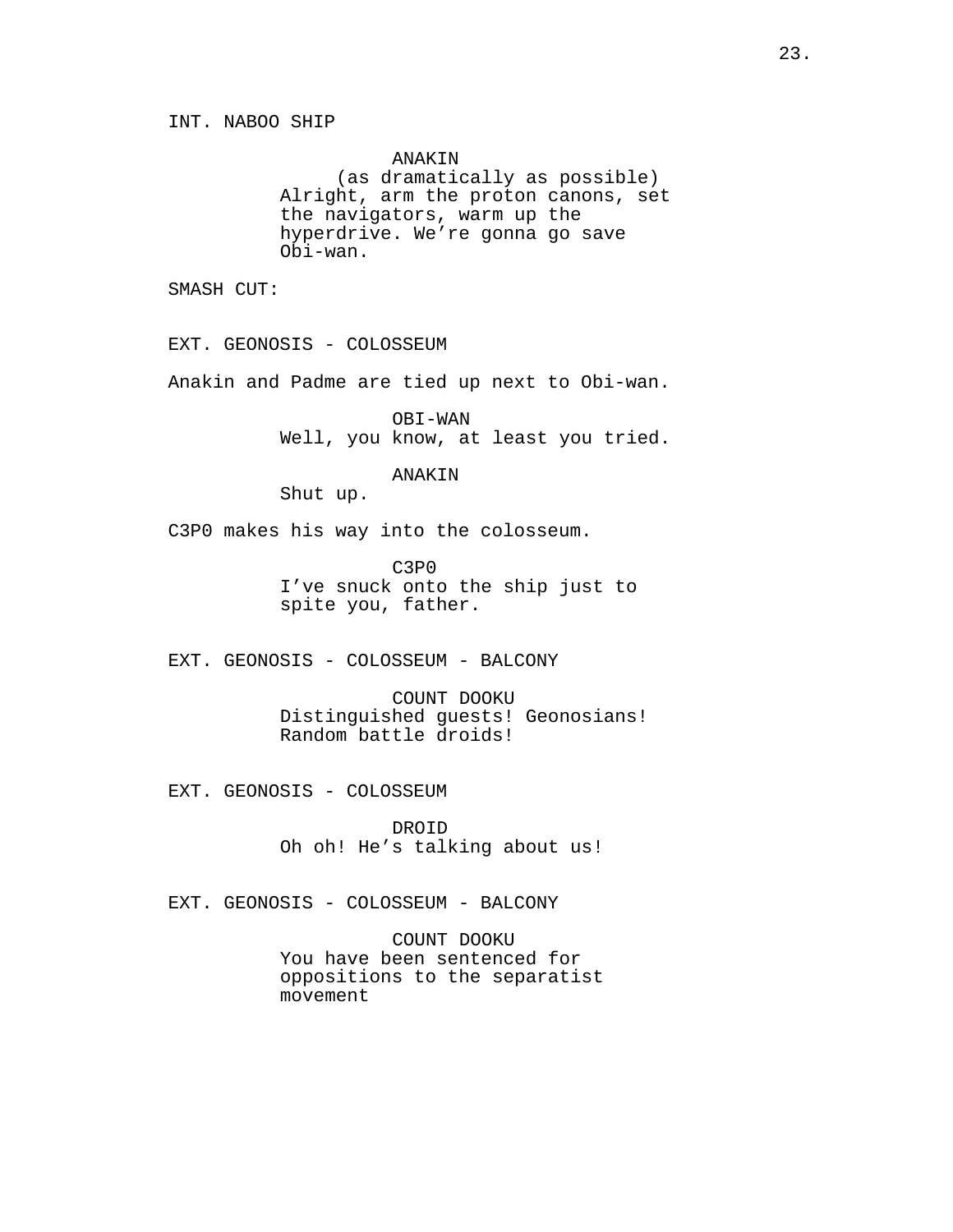EXT. GEONOSIS - COLOSSEUM

OBI-WAN But we haven't had a trial!

EXT. GEONOSIS - COLOSSEUM - BALCONY

COUNT DOOKU Your sentence of death is to be carried out in this public arena henceforth!

The crowd cheers.

EXT. GEONOSIS - COLOSSEUM

PADME

(whisper) Hey, Anakin, if we don't make it out of here, just so you know, I-

ANAKIN (whisper) I love you too.

PADME (whisper) - think you're rally hot.

Beat.

ANAKIN (whisper) Do you wanna get married after this?

PADME (whisper) Okay but we're hyphenating because Pad Me Sky Walker sounds like a porn name.

Suddenly, hree large monsters are released into the arena one for each of them.

Padme begins shuffling up her pole using her chains.

OBI-WAN Take the one on the left, I'll take the one on the right.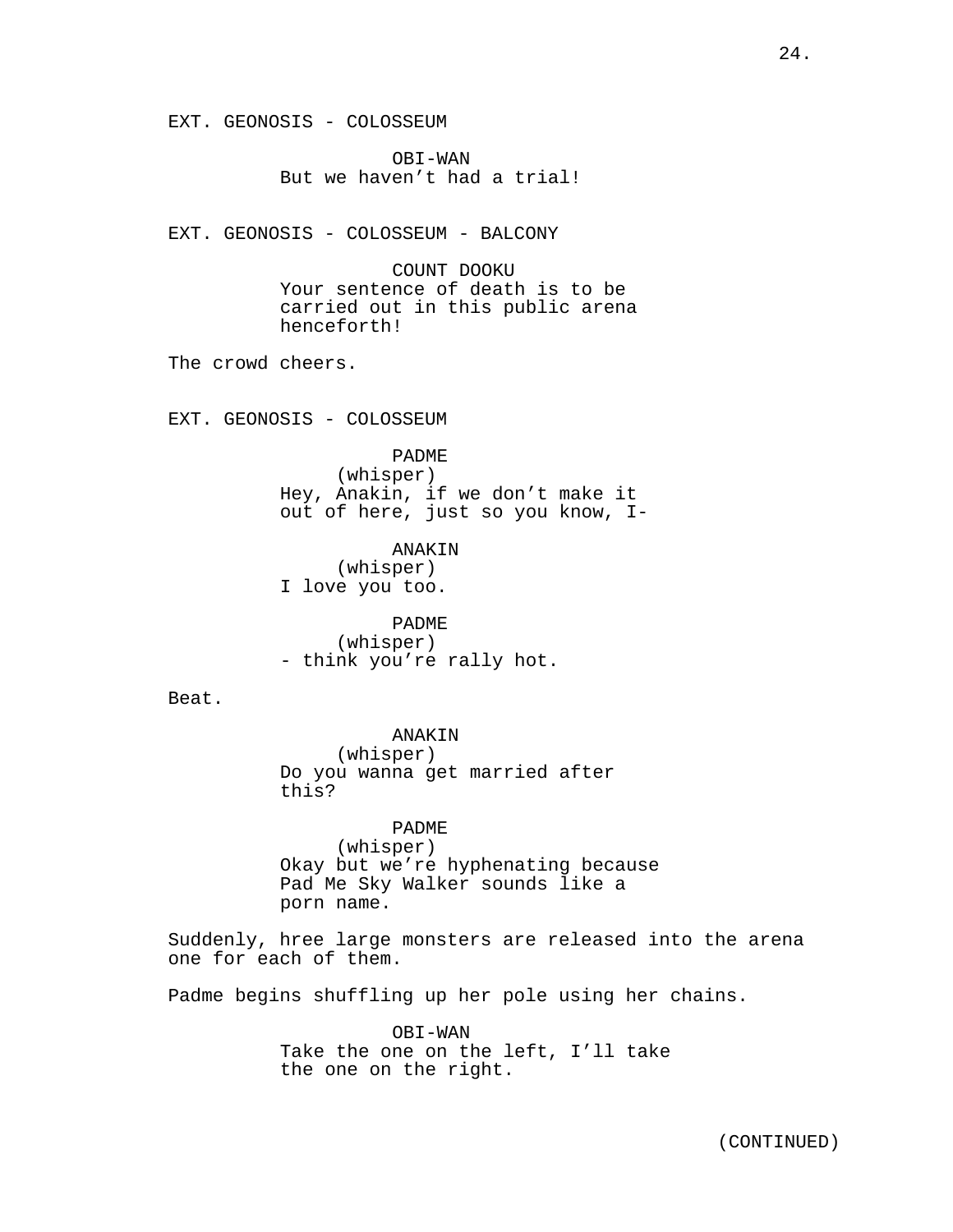Padme using sheer strength pulls her pole irectly out of the ground and holds it over her head like a mallot.

She begins beating the shit out of all three monsters at once.

> OBI-WAN It looks like she's already on top of things.

ANAKIN That's my girl!

OBI-WAN Your what?

ANAKIN That's our mutually platonic senator!

EXT. GEONOSIS - COLOSSEUM - BALCONY

NUTE GUNRAY Wha- she can't do that... shoot her or something!

Jango jumps down with his jetpack to try and stop them.

EXT. GEONOSIS - COLOSSEUM

Padme is violently beathing to death the last monster, green blood splattered on her face.

> C3P0 Yes, use your anger, let it flow through you.

Jango approaches her his blaster raised.

Suddenly from above a distant scream grows louder.

From the sky drops Mace Windu, his purple saber already out.

MACE WINDU You done fucked up now!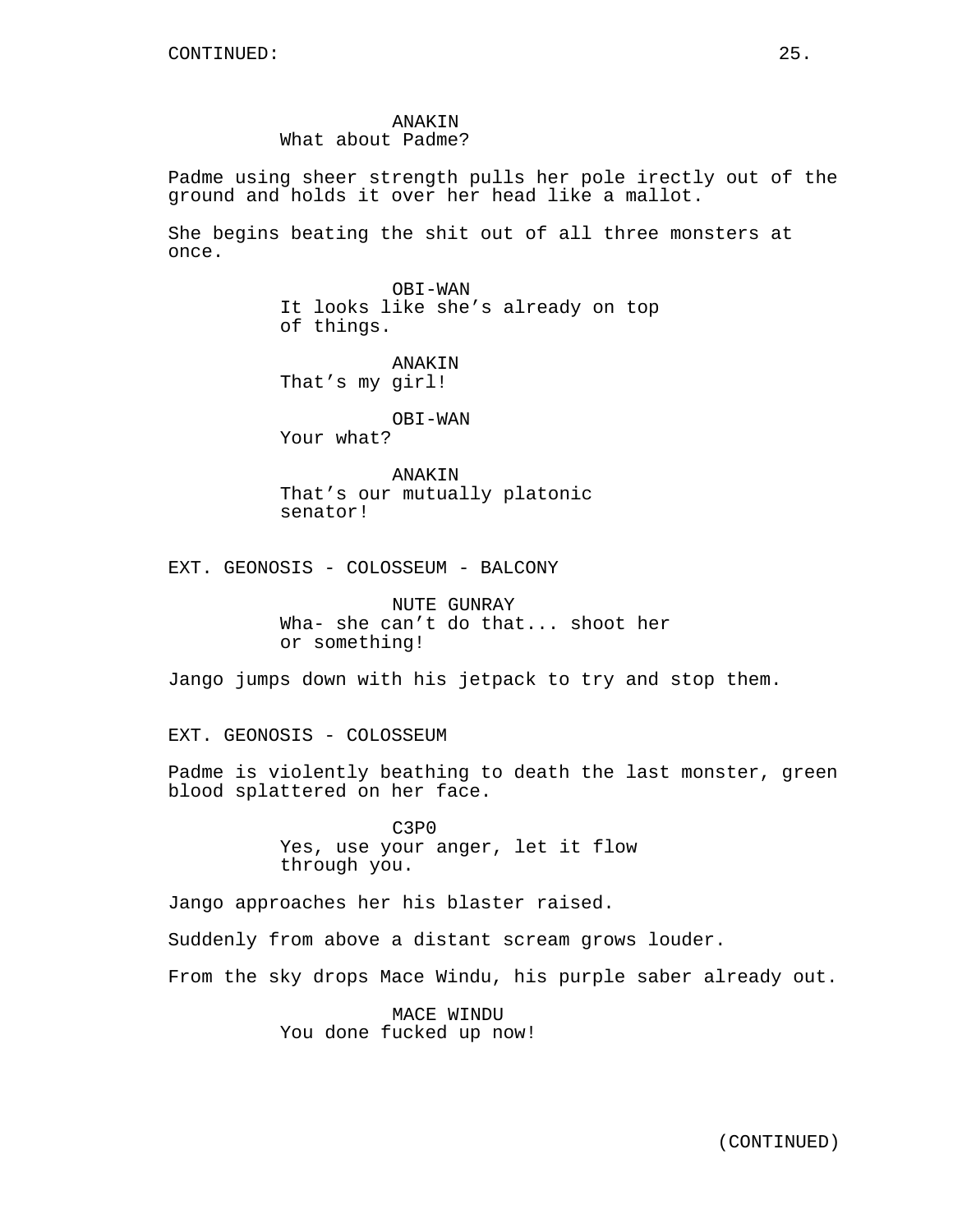JANGO FETT Please, my son is watching.

Boba Fett watches in the distance.

MACE WINDU Why the fuck did you bring your kid to an execution?

JANGO FETT I've read the books, it's important for his development!

He holds up a book/phamplet titled "So You've Cloned Yourself"

Without warning, a republic gun ship crashes into the arena, crusing Jango instantly. His helmat bounces over to Boba.

Anakin and Obi-wan look up to see several gunships also descending into the arena, clones literally spilling out of some.

Master Yoda looks out the side of the ship as they descend.

A giant battle between droids and clones commences.

The jedi proceed to mercilessly chop through droids like butter.

Obi-wan looks over to Yoda.

OBI-WAN Yoda you never answered my calls!

YODA Got your voicemail, I did!

EXT. GEONOSIS - COLOSSEUM - BALCONY

Count Dooku sees the turmoil and begins to frantically run away.

EXT. GEONOSIS - COLOSSEUM

ANAKIN Master! Count Dooku!

OBI-WAN Let's go tear him a new asshole!

The two run off.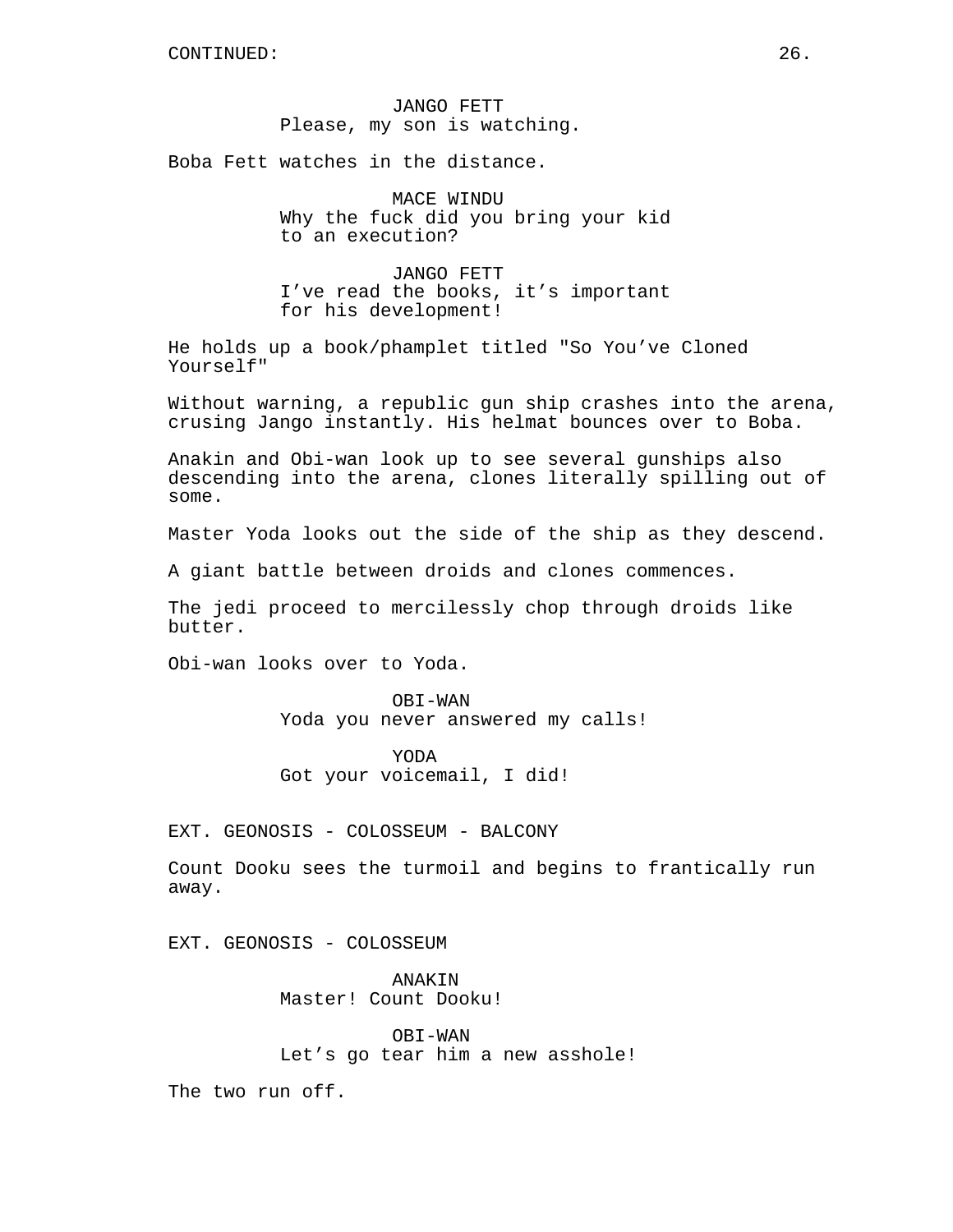INT. GENONOSIS - HALLWAY

Dooku turns around to see Anakin and Obi-wan behind him.

COUNT DOOKU Obi-wan! Or should I call you Old Ben?

ANAKIN

Old Ben?

OBI-WAN It's my... secret name...

COUNT DOOKU Listen, boys, this movie is almost over and I've got shit to do.

OBI-WAN Alright, we take him together.

ANAKIN LEEEYRROOOOO JEEENKINS

OBI-WAN Oh that is a dated meme.

Anakin rushes in to swipe at Dooku but immediately has his arm cut off.

> COUNT DOOKU Ha! I *de-armed* you!

OBI-WAN Oh this is just annoying.

He runs in to attack Dooku but is swept away in a force push and knocked to the ground next to Anakin.

> OBI-WAN Oh the force are we pathetic.

ANAKIN Hey at least you still have both limbs.

COUNT DOOKU This is it? This is the best the jedi can offer?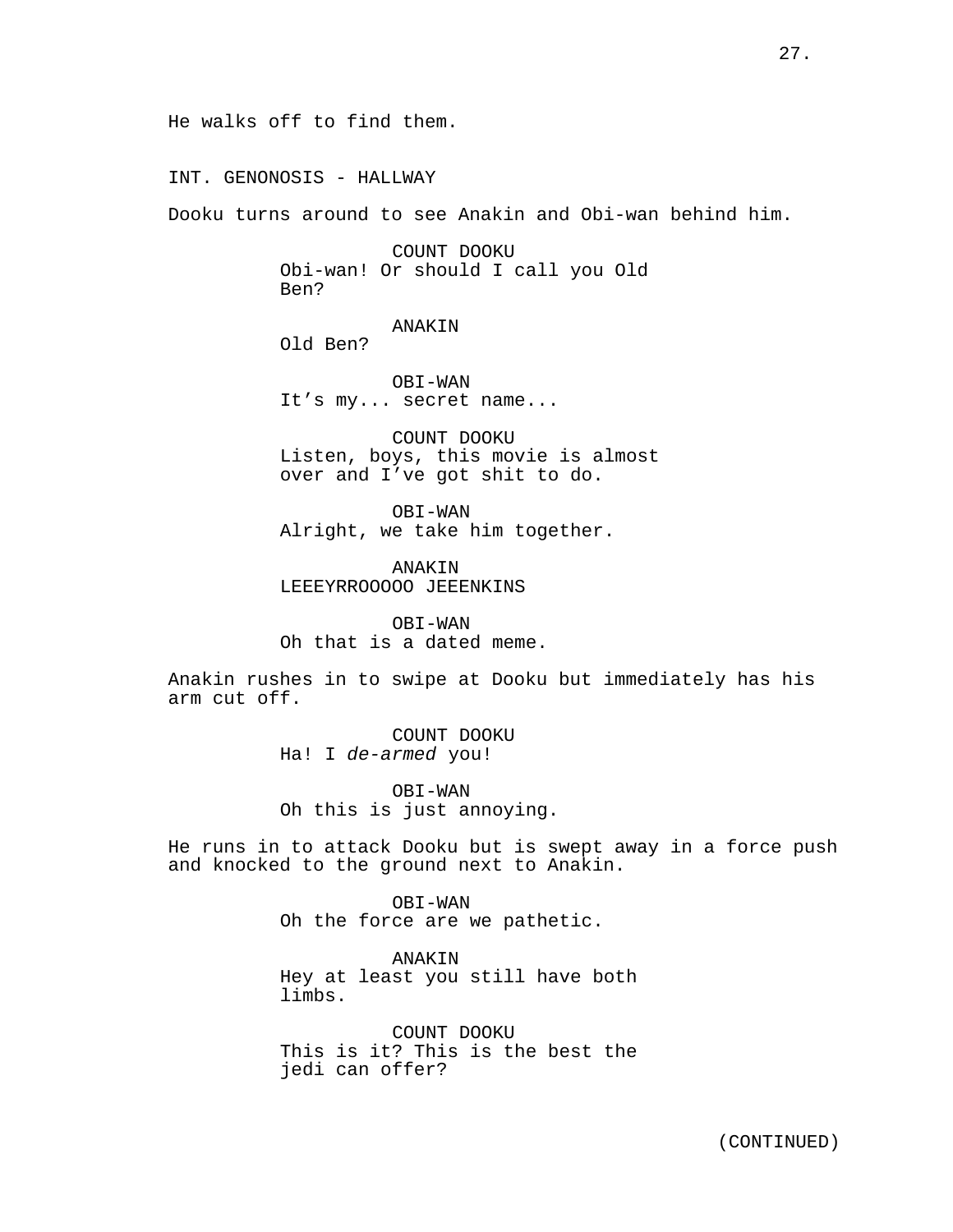Suddenly a droid is force pushed across the screen, Dooku turns to look.

Yoda enters the battle, quickly force pushing some more droids out of the way.

> COUNT DOOKU Master Yoda, finally a challenge.

YODA Count Dooku, our odor, the most challenging thing about you.

COUNT DOOKU I told you about that in confidence!

They lunge at each other.

The begin slapping each other with little to no effect. A slapping sound is heard.

OR

The begin straining to use the force but can only kick up a dirt cloud.

> COUNT DOOKU It is obvious that this contest cannot be decided by our knowledge of the force... but by our skills with a lightsaber.

He unsheathes his saber as does Yoda.

Yoda lunges at him and begins frantically swinging around Dooku, too fast for him to even see.

> COUNT DOOKU What the- what the fuck?

Yoda is just bouncing like a mad lad.

COUNT DOOKU Alright, I'm out, this is weird.

Dooku leaves with Yoda still bouncing around.

OBI-WAN Master Yoda, what was in that weed?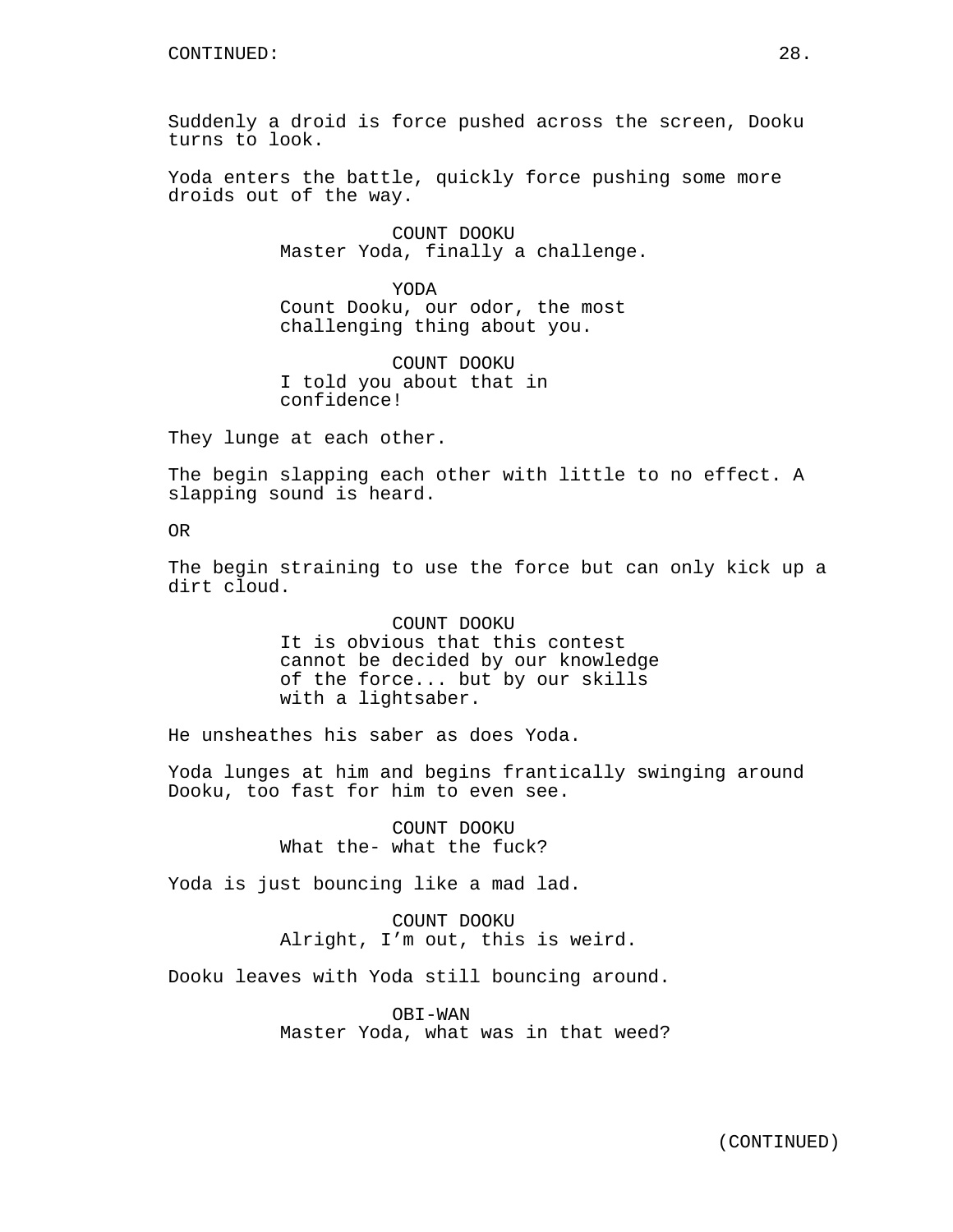YODA Green Door Down, it was called. Poured a redbull into my bong I did.

A clone trooper rushes in.

CLONE TROOPER Oi, General Yoda, mate! Gotta get ya bloody ass outta here right quick eh?

EXT. CORUSCANT - SECRET LANDING PAD

Count Dooku's ship lands on the platform, the Count stepping out to meet Palpatine.

> COUNT DOOKU Lord Sidious.

> > PALPATINE

Welcome back, Lord Tyrannus. Did you pick up the groceries I asked for?

COUNT DOOKU No, sir. I was busy starting the war with the republic.

PALPATINE But we are out of frozen yogurt.

COUNT DOOKU I have already taken the liberty of restocking it this morning, my Lord.

PALPATINE Ah, excellent... everything is going as planned.

INT. JEDI COUNSIL

Obi-wan, Mace and Yoda all sit together after the day's events. They look out the window at the sunset.

> OBI-WAN You know, not a lot happened this movie.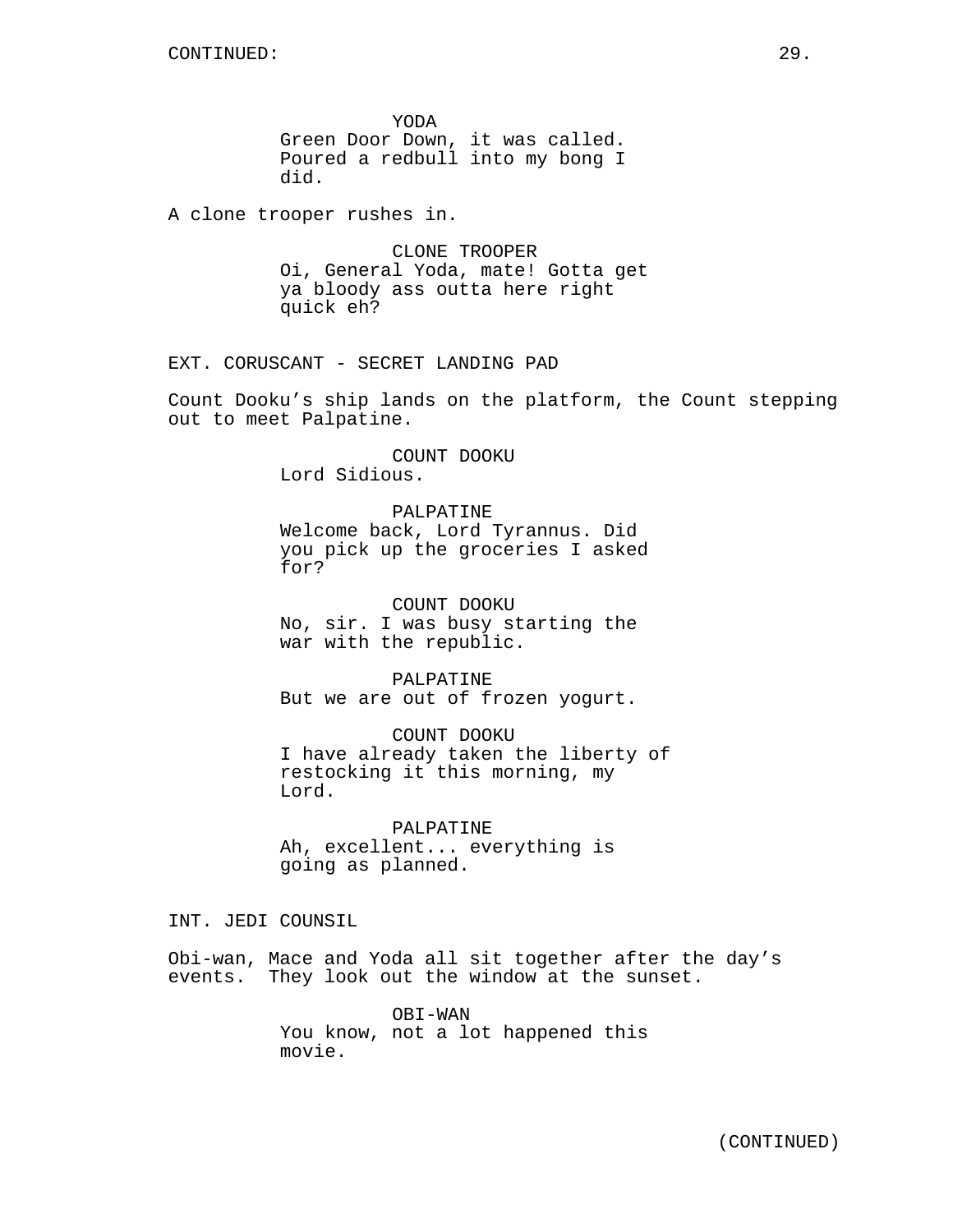MACE WINDU It was the middle chapter, most of this will get resolved next time.

YODA Resolved? Resolved you say?

Obi-wan turns to look at Yoda.

YODA Not resolved, more movies there still are. Begun, the Star Wars have!

OBI-WAN You know... you that's a really good name, we should use that.

MACE WINDU We can bring that back to the counsil.

EXT. CORUSCANT

A giant army of clones march in front of a balcony.

Palpatine looks over his new army.

Large starships fly overhead.

PALPATINE This is fucking sick.

EXT. NABOO

Sunset. A wedding scene. Anakin and Padme are getting hitched. R2D2 and C3P0 look on. R2's beeps are translated.

> C3P0 Even my father does not deserve this harpy.

R2D2 They seem happy.

C3P0 Yes... for now...

His eyes blink red.

The holy man prounces them and they hold hands looking off into the sunset.